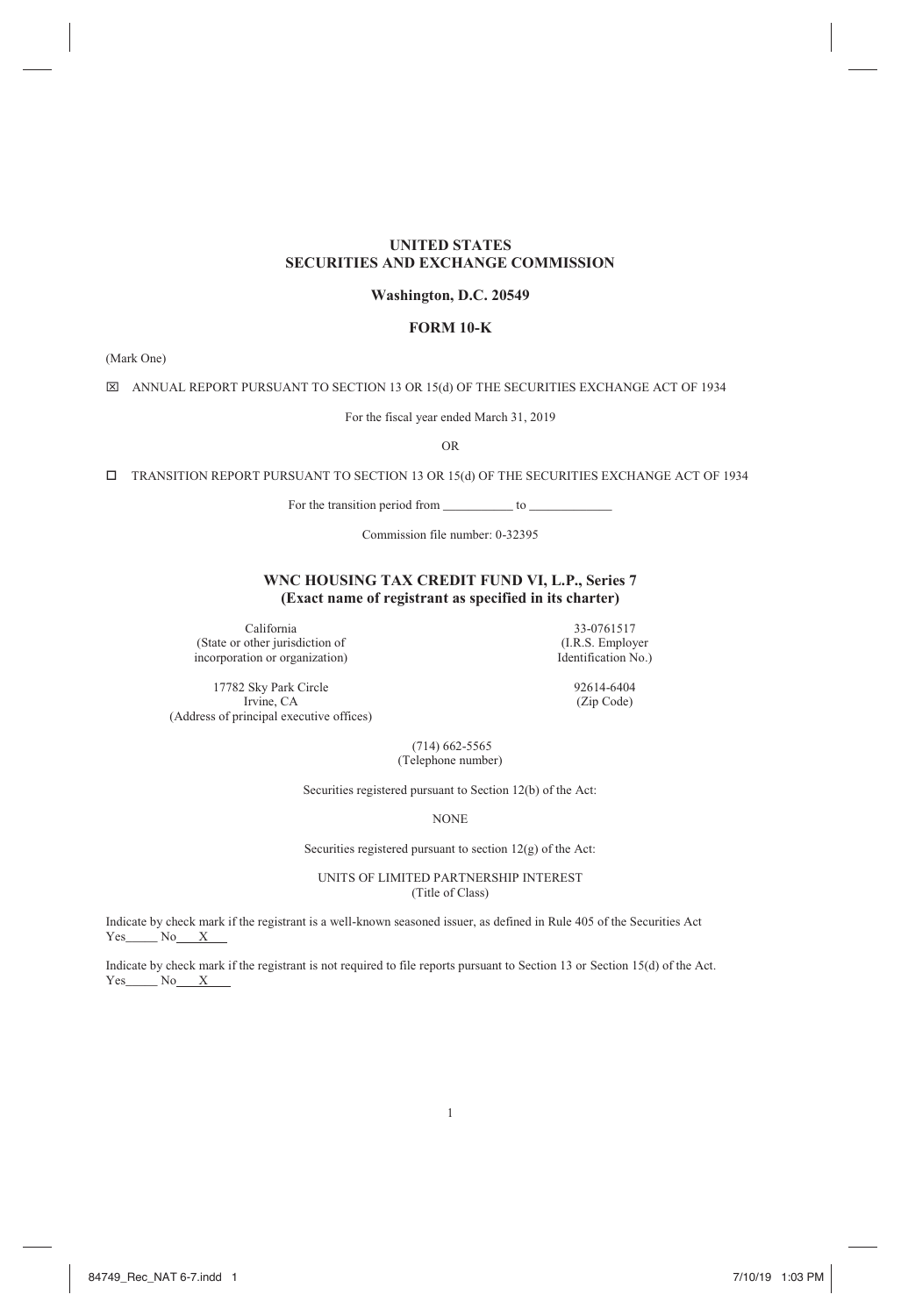Indicate by check mark whether the registrant (1) has filed all reports required to be filed by Section 13 or 15(d) of the Securities Exchange Act of 1934 during the preceding 12 months (or for such shorter period that the registrant was required to file such reports), and (2) has been subject to such filing requirements for the past 90 days. Yes  $X$  No

Indicate by check mark whether the registrant has submitted electronically and posted on its corporate Website, if any, every Interactive Data File required to be submitted and posted pursuant to Rule 405 of Regulation S-T (232.405 of this chapter) during the preceding 12 months (or for such shorter period that the registrant was required to submit and post such files).<br>
Yes X No  $Yes X$ 

Indicate by check mark if disclosure of delinquent filers pursuant to Item 405 of Regulation S-K (229.405 of this chapter) is not contained herein, and will not be contained, to the best of registrant's knowledge, in definitive proxy or information statements incorporated by reference in Part III of this Form 10-K or any amendment to this Form 10-K.  $\boxtimes$ 

Indicate by check mark whether the registrant is a large accelerated filer, an accelerated filer, a non-accelerated filer, or a smaller reporting company. See the definitions of "large accelerated filer", "accelerated filer" and "smaller reporting company" in Rule 12b-2 of the Exchange Act. (Check one):

Large accelerated filer\_\_\_\_ Accelerated filer\_\_\_\_ Non-accelerated filer X Smaller reporting company\_

Indicate by check mark whether the registrant is a shell company (as defined in Rule 12b-2 of the Exchange Act). Yes\_\_\_\_ No X

State the aggregate market value of the voting and non-voting common equity held by non-affiliates computed by reference to the price at which the common equity was last sold, or the average bid and asked price of such common equity, as of the last business day of the registrant's most recently completed second fiscal quarter.

### INAPPLICABLE

### DOCUMENTS INCORPORATED BY REFERENCE

List hereunder the following documents if incorporated by reference and the Part of the Form 10-K (e.g., Part I, Part II, etc.) into which the document is incorporated: (1) Any annual report to security holders; (2) Any proxy or information statement; and (3) Any prospectus filed pursuant to Rule 424(b) or (c) under the Securities Act of 1933. The listed documents should be clearly described for identification purposes (e.g., annual report to security holders for fiscal year ended December 24, 1980).

**NONE** 

 $\overline{2}$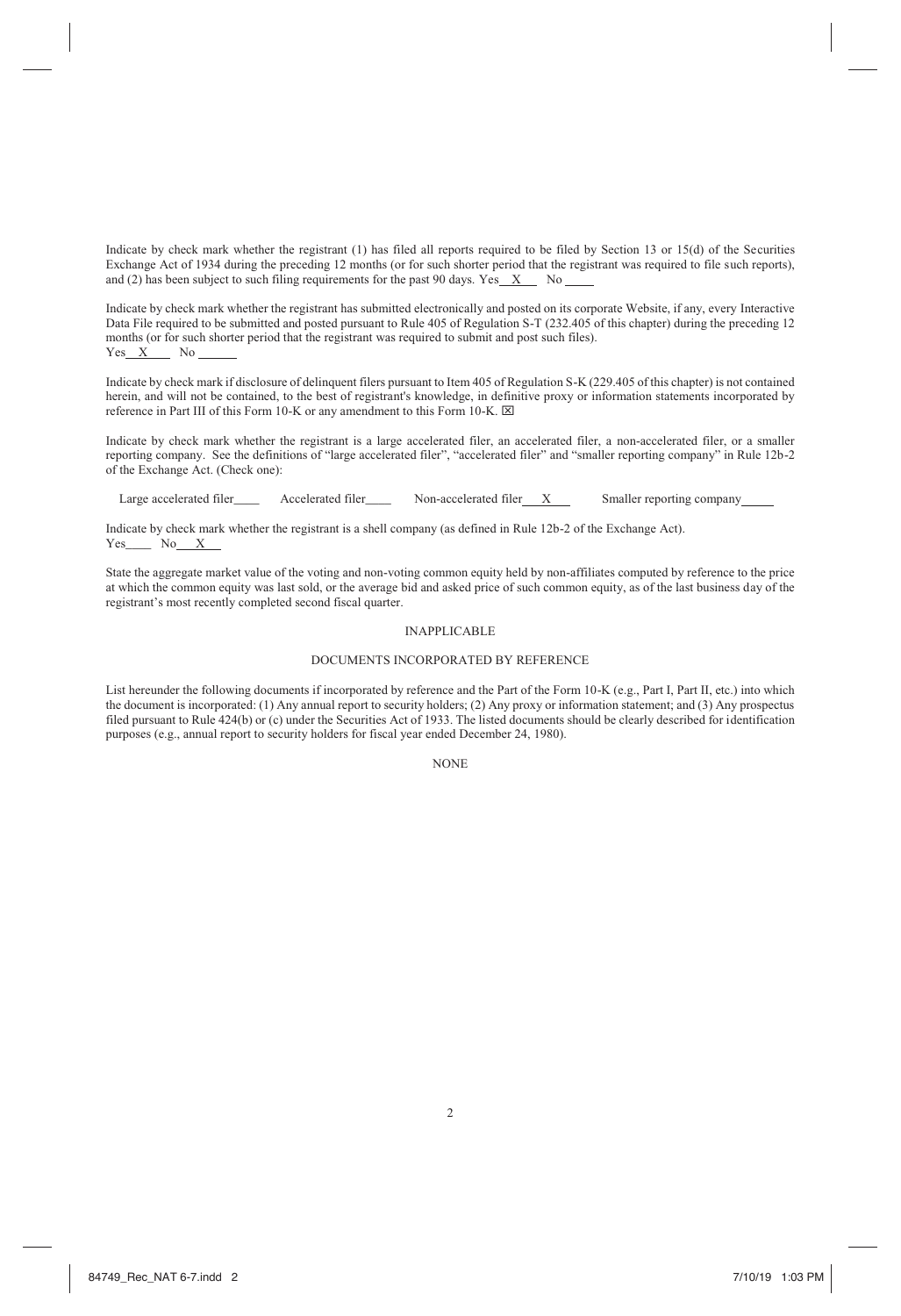#### Report of Independent Registered Public Accounting Firm

To the Partners WNC Housing Tax Credit Fund VI, L.P., Series 7

#### Opinion on the Financial Statements

We have audited the accompanying balance sheets of WNC Housing Tax Credit Fund VI, L.P., Series 7 (the "Partnership") as of March 31, 2019 and 2018, the related statements of operations, partners' equity (deficit), and cash flows for each of the years in the three-year period ended March 31, 2019, and the related notes and schedule (collectively referred to as the "financial statements"). In our opinion, the financial statements present fairly, in all material respects, the financial position of the Partnership as of March 31, 2019 and 2018, and the results of its operations and its cash flows for each of the years in the three-year period ended March 31, 2019, in conformity with accounting principles generally accepted in the United States of America.

#### Basis for Opinion

These financial statements are the responsibility of the Partnership's management. Our responsibility is to express an opinion on the Partnership's financial statements based on our audits. We are a public accounting firm registered with the Public Company Accounting Oversight Board (United States) ("PCAOB") and are required to be independent with respect to the Partnership in accordance with the U.S. federal securities laws and the applicable rules and regulations of the Securities and Exchange Commission and the PCAOB.

We conducted our audits in accordance with the standards of the PCAOB. Those standards require that we plan and perform the audit to obtain reasonable assurance about whether the financial statements are free of material misstatement, whether due to error or fraud. The Partnership is not required to have, nor were we engaged to perform, an audit of its internal control over financial reporting. As part of our audits, we are required to obtain an understanding of internal control over financial reporting, but not for the purpose of expressing an opinion on the effectiveness of the Partnership's internal control over financial reporting. Accordingly, we express no such opinion.

Our audits included performing procedures to assess the risks of material misstatement of the financial statements, whether due to error or fraud, and performing procedures that respond to those risks. Such procedures included examining, on a test basis, evidence regarding the amounts and disclosures in the financial statements. Our audits also included evaluating the accounting principles used and significant estimates made by management, as well as evaluating the overall presentation of the financial statements. We believe that our audits provide a reasonable basis for our opinion.

#### Supplemental Information

The schedule listed under Part IV, Item 15(a)(2) of Form 10-K related to each of the years in the three-year period ended March 31, 2019 has been subjected to audit procedures performed in conjunction with the audit of WNC Housing Tax Credit Fund VI, L.P., Series 7's financial statements. The schedule is the responsibility of the Partnership's management. Our audit procedures included determining whether the schedule reconciles to the financial statements or the underlying accounting and other records, as applicable, and performing procedures to test the completeness and accuracy of the information presented in the schedule. In forming our opinion on the schedule, we evaluated whether the schedule, including its form and content, is presented in conformity with the Securities and Exchange

Commission's rules. In our opinion, the schedule is fairly stated, in all material respects, in relation to the financial statements as a whole.

We have served as the Partnership's auditor since 2005.

/s/ CohnReznick, LLP

Bethesda, Maryland June 26, 2019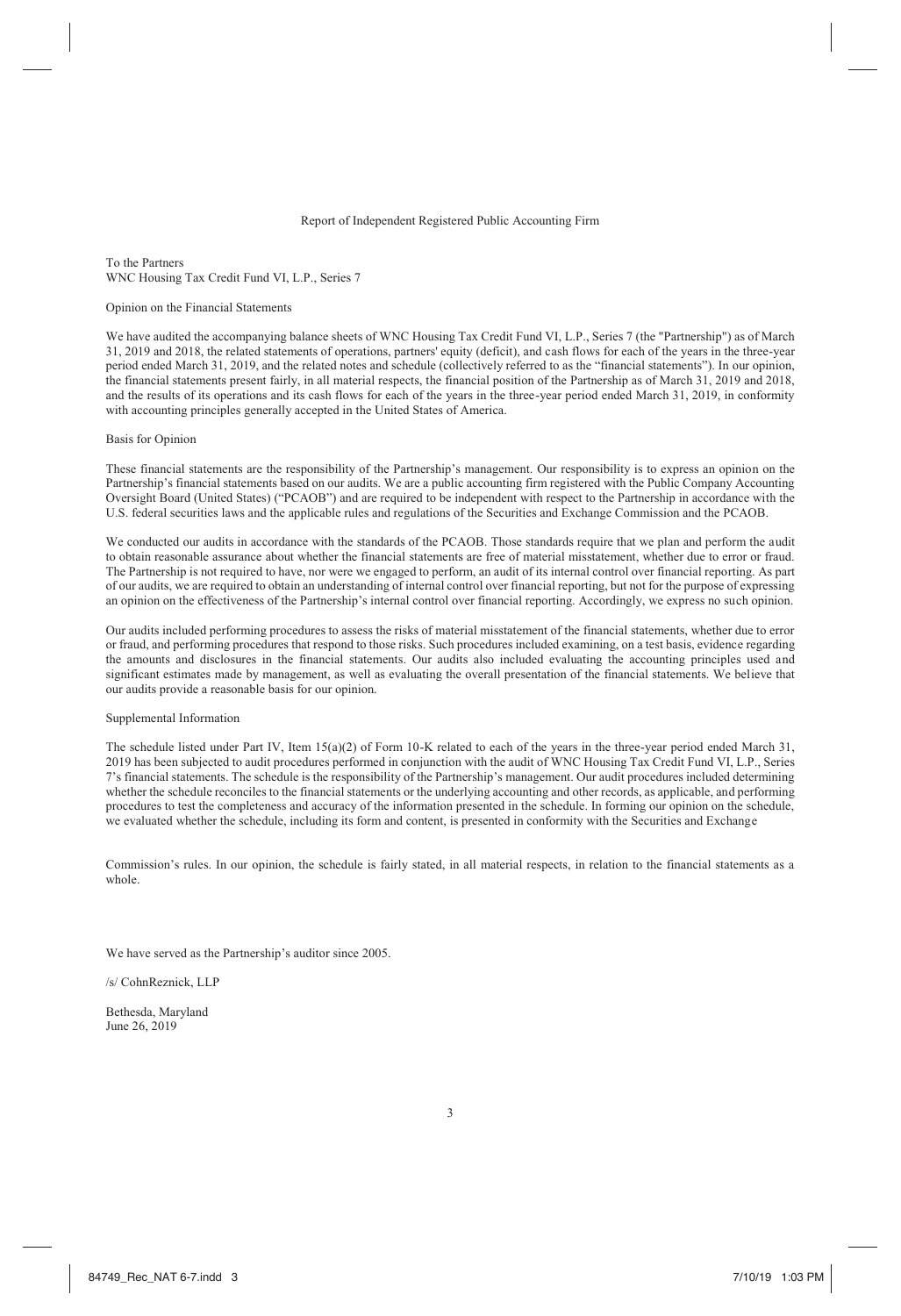# **BALANCE SHEETS**

|                                                                                                         |              | March 31, |              |         |
|---------------------------------------------------------------------------------------------------------|--------------|-----------|--------------|---------|
|                                                                                                         |              | 2019      |              | 2018    |
| <b>ASSETS</b>                                                                                           |              |           |              |         |
| Cash and cash equivalents                                                                               | $\mathbb{S}$ | 501,793   | <sup>S</sup> | 785,098 |
| Investments in Local Limited Partnerships, net (Notes 2 and 3)                                          |              |           |              |         |
| Prepaid asset management fees                                                                           |              | 19,922    |              |         |
| Due from affiliates, net (Note 5)                                                                       |              |           |              |         |
| Other assets                                                                                            |              | 9,000     |              | 1,062   |
| <b>Total Assets</b>                                                                                     | S            | 530,715   | S            | 786,160 |
| <b>LIABILITIES AND PARTNERS' EQUITY (DEFICIT)</b>                                                       |              |           |              |         |
| Liabilities:                                                                                            |              |           |              |         |
| Accrued fees and expenses due to General Partner and affiliates (Note 3)                                | \$           | 45,199    | \$           | 60,103  |
| <b>Total Liabilities</b>                                                                                |              | 45,199    |              | 60,103  |
| Partners' Equity (Deficit):                                                                             |              |           |              |         |
| General Partner<br>Limited Partners (25,000 Partnership Units authorized; 18,738 and 18,795 Partnership |              | 127,182   |              | 127,423 |
| Units issued and outstanding, respectively)                                                             |              | 358,334   |              | 598,634 |
| Total Partners' Equity (Deficit)                                                                        |              | 485,516   |              | 726,057 |
| Total Liabilities and Partners' Equity (Deficit)                                                        | \$           | 530,715   | S            | 786,160 |

See accompanying notes to financial statements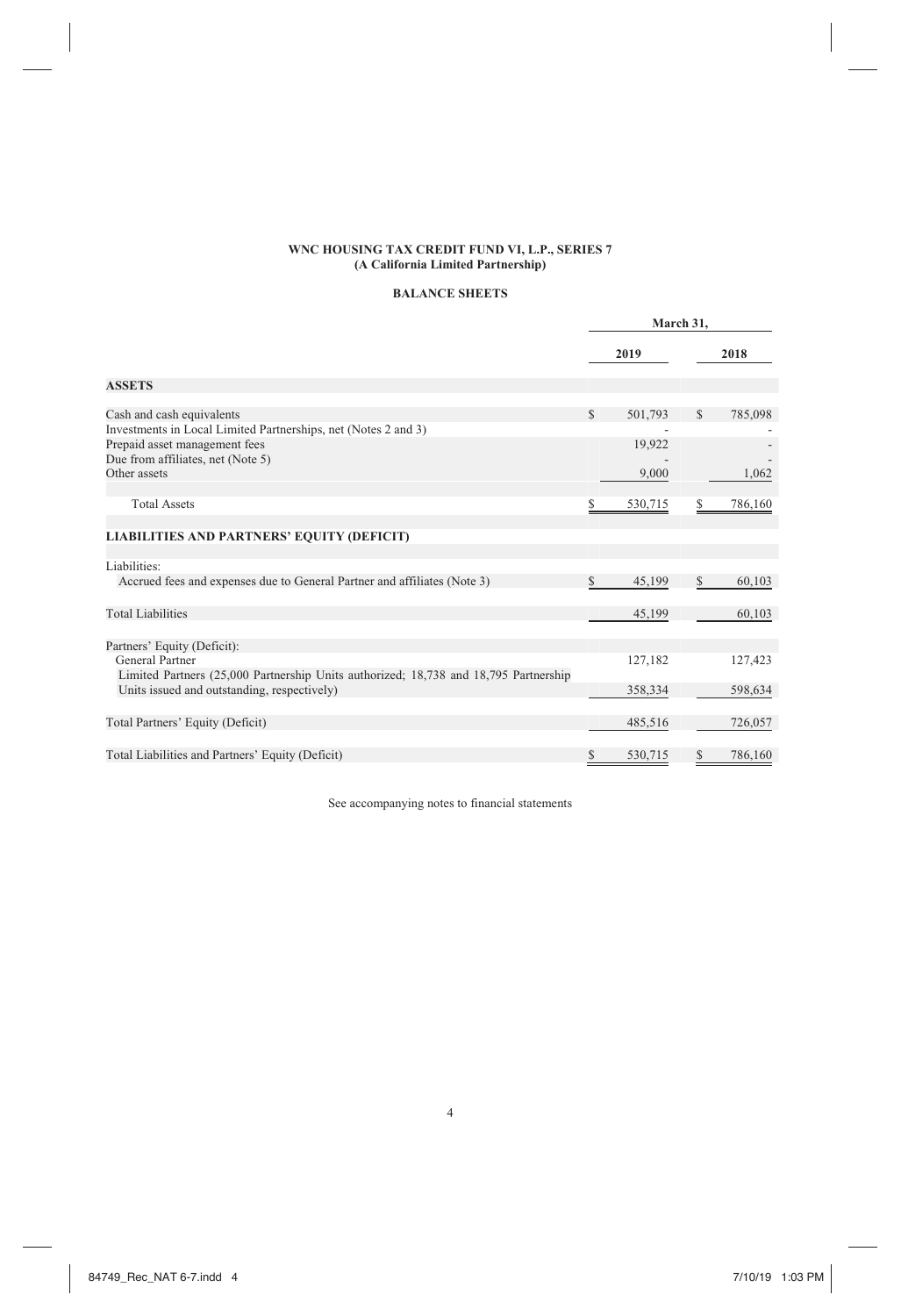# **STATEMENTS OF OPERATIONS**

|                                            |                      | For the Years Ended March 31, |         |  |  |  |  |
|--------------------------------------------|----------------------|-------------------------------|---------|--|--|--|--|
|                                            | 2019                 | 2018                          | 2017    |  |  |  |  |
| Operating income:                          |                      |                               |         |  |  |  |  |
| Reporting fees                             | S<br>8,250 \$        | 7,500 \$                      | 15,418  |  |  |  |  |
| Distribution income                        | 11,960               | 184,894                       | 91,139  |  |  |  |  |
| Other income                               |                      |                               | 5,912   |  |  |  |  |
| Total operating income                     | 20,210               | 192,394                       | 112,469 |  |  |  |  |
| Operating expenses:                        |                      |                               |         |  |  |  |  |
| Asset management fees (Note 3)             | 13,612               | 15,000                        | 24,323  |  |  |  |  |
| Legal and accounting                       | 230,097              | 82,916                        | 66,057  |  |  |  |  |
| Write-off of other assets                  | 1,062                | 2,753                         | 2,300   |  |  |  |  |
| Other                                      | 16,588               | 14,037                        | 8,795   |  |  |  |  |
| Total operating expenses                   | 261,359              | 114,706                       | 101,475 |  |  |  |  |
| Income (loss) from operations              | (241, 149)           | 77,688                        | 10,994  |  |  |  |  |
| Gain on sale of Local Limited Partnerships |                      | 516,365                       | 99,087  |  |  |  |  |
| Interest income                            | 608                  | 238                           | 91      |  |  |  |  |
| Net income (loss)                          | S<br>$(240, 541)$ \$ | 594,291 \$                    | 110,172 |  |  |  |  |
| Net income (loss) allocated to:            |                      |                               |         |  |  |  |  |
| General Partner                            |                      | $594$ \$<br>$(241)$ \$        | 110     |  |  |  |  |
| <b>Limited Partners</b>                    | $(240,300)$ \$       | 593,697 \$                    | 110,062 |  |  |  |  |
| Net income (loss) per Partnership Unit     | $(12.82)$ \$         | $31.62$ \$                    | 5.86    |  |  |  |  |
| Outstanding weighted Partnership Units     | 18,738               | 18,795                        | 18,795  |  |  |  |  |

See accompanying notes to financial statements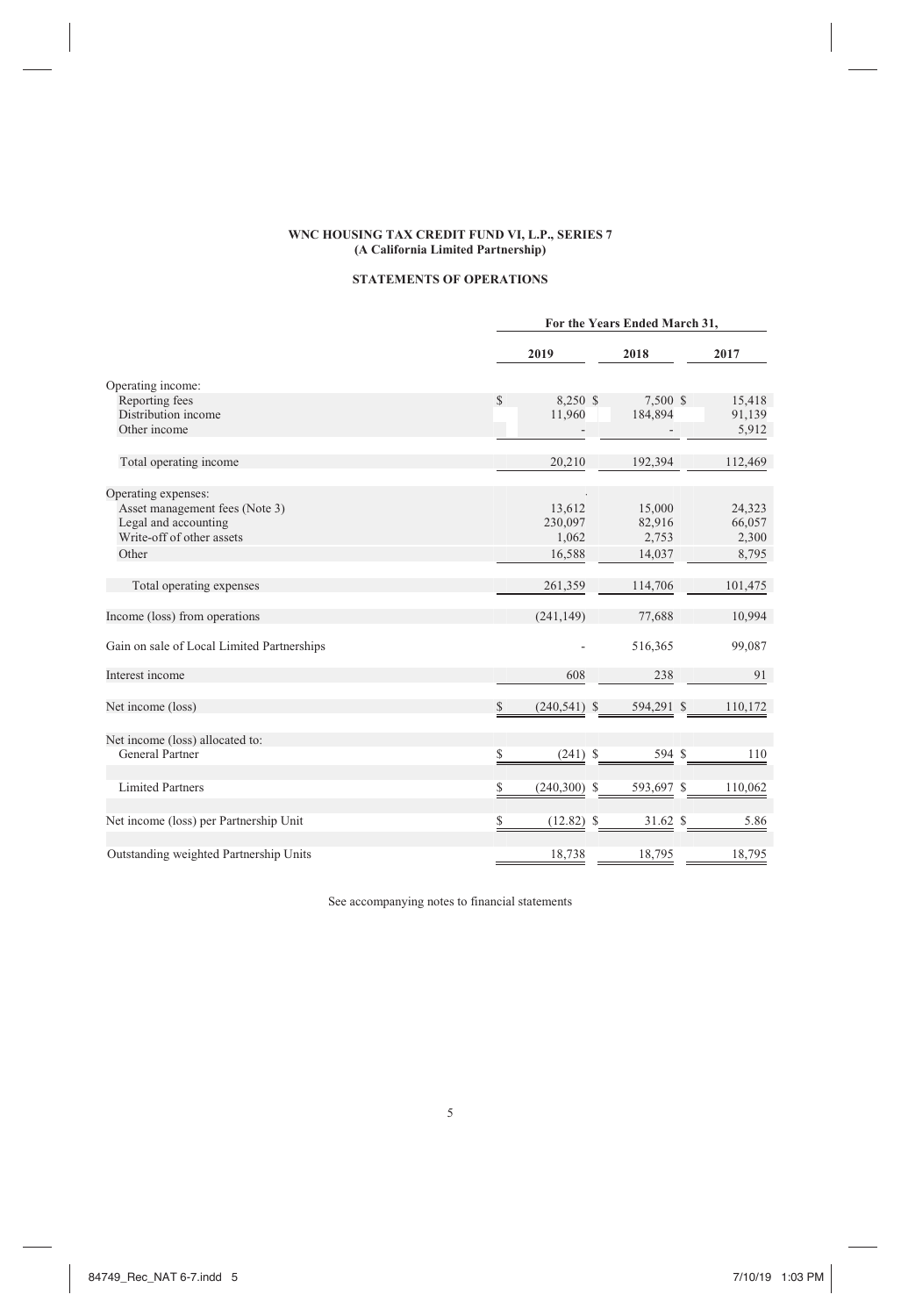# **STATEMENTS OF PARTNERS' EQUITY (DEFICIT)**

|                                              |   | General<br>Partner |   | Limited<br><b>Partners</b> | Total |            |
|----------------------------------------------|---|--------------------|---|----------------------------|-------|------------|
| Partners' equity (deficit) at March 31, 2016 | S | 126,719            | S | (105, 125)                 | S     | 21,594     |
| Net income                                   |   | 110                |   | 110,062                    |       | 110,172    |
| Partners' equity at March 31, 2017           |   | 126,829            |   | 4,937                      |       | 131,766    |
| Net income                                   |   | 594                |   | 593,697                    |       | 594,291    |
| Partners' equity at March 31, 2018           |   | 127,423            |   | 598,634                    |       | 726,057    |
| Net loss                                     |   | (241)              |   | (240,300)                  |       | (240, 541) |
| Partners' equity at March 31, 2019           |   | 127,182            | S | 358,334                    |       | 485,516    |

See accompanying notes to financial statements

6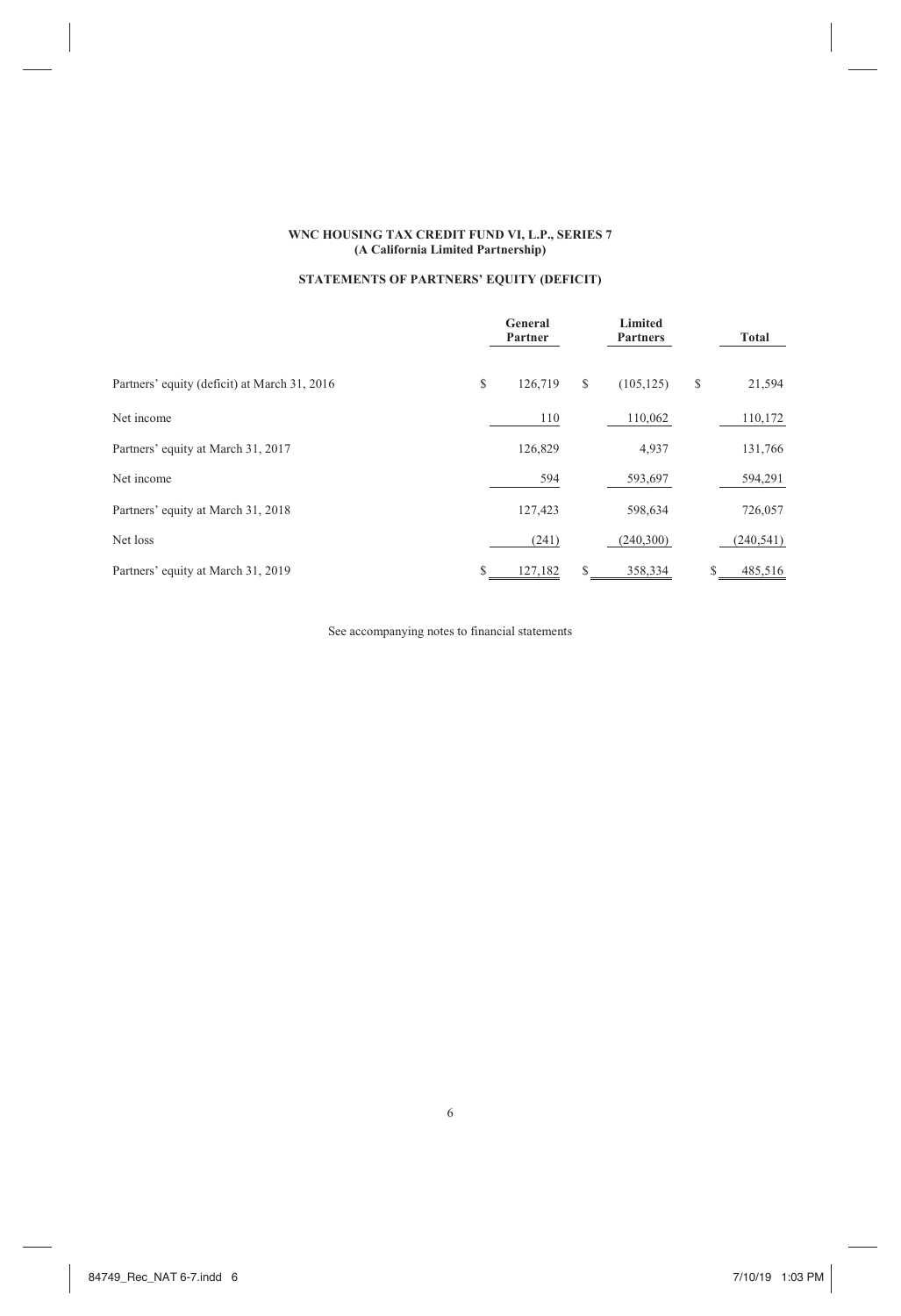# **STATEMENTS OF CASH FLOWS**

|                                                                                         | For the Years Ended March 31. |                 |    |            |   |           |
|-----------------------------------------------------------------------------------------|-------------------------------|-----------------|----|------------|---|-----------|
|                                                                                         |                               | 2019            |    | 2018       |   | 2017      |
| Cash flows from operating activities:                                                   |                               |                 |    |            |   |           |
| Net income (loss)                                                                       | <sup>\$</sup>                 | $(240, 541)$ \$ |    | 594,291    | S | 110,172   |
| Adjustments to reconcile net income (loss) to net cash used in operating<br>activities: |                               |                 |    |            |   |           |
| Increase in prepaid asset management fees                                               |                               | (19,922)        |    |            |   |           |
| (Increase) decrease in other assets                                                     |                               | (7.938)         |    | 5.459      |   | (2.721)   |
| Gain on sale of Local Limited Partnerships                                              |                               |                 |    | (516, 365) |   | (99,087)  |
| Decrease in accrued fees and expenses due to General Partner and                        |                               |                 |    |            |   |           |
| affiliates                                                                              |                               | (14,904)        |    | (93, 616)  |   | (41, 850) |
|                                                                                         |                               |                 |    |            |   |           |
| Net cash used in operating activities                                                   |                               | (283, 305)      |    | (10, 231)  |   | (33, 486) |
|                                                                                         |                               |                 |    |            |   |           |
| Cash flows from investing activities:                                                   |                               |                 |    |            |   |           |
| Net proceeds on sale of Local Limited Partnerships                                      |                               |                 |    | 516,365    |   | 99,087    |
|                                                                                         |                               |                 |    |            |   |           |
| Net cash provided by investing activities                                               |                               |                 |    | 516,365    |   | 99,087    |
|                                                                                         |                               |                 |    |            |   |           |
| Net increase (decrease) in cash and cash equivalents                                    |                               | (283, 305)      |    | 506,134    |   | 65,601    |
|                                                                                         |                               |                 |    |            |   |           |
| Cash and cash equivalents, beginning of period                                          |                               | 785,098         |    | 278,964    |   | 213,363   |
|                                                                                         |                               |                 |    |            |   |           |
| Cash and cash equivalents, end of period                                                | S                             | 501,793         |    | 785,098    |   | 278,964   |
|                                                                                         |                               |                 |    |            |   |           |
| SUPPLEMENTAL DISCLOSURE OF CASH FLOW INFORMATION:                                       |                               |                 |    |            |   |           |
| Taxes paid                                                                              | S                             | 800             | S. | 800        | S | 800       |
|                                                                                         |                               |                 |    |            |   |           |

See accompanying notes to financial statements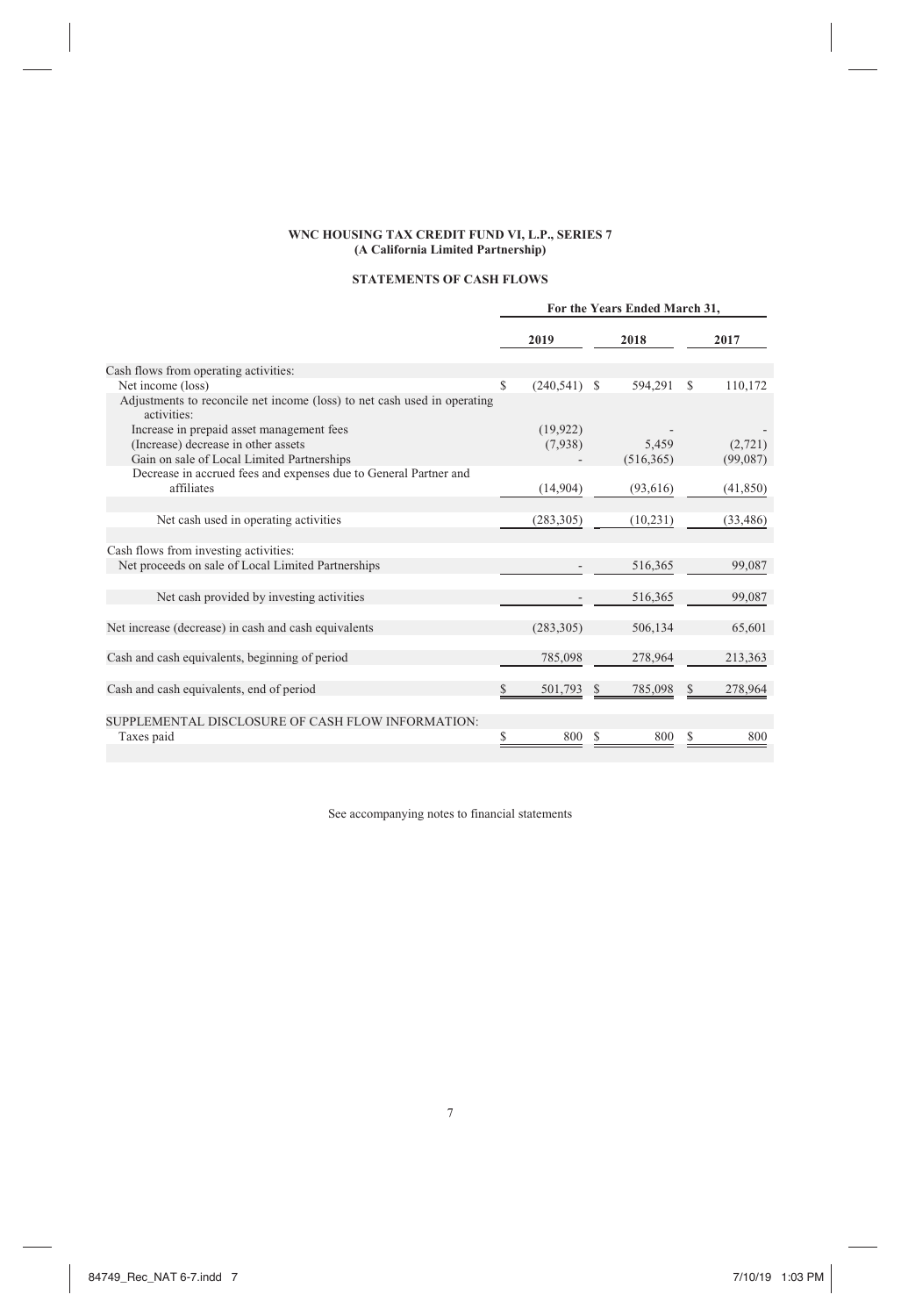### **NOTES TO FINANCIAL STATEMENTS**

### **For the Years Ended March 31, 2019, 2018 and 2017**

### **NOTE 1 - ORGANIZATION AND SUMMARY OF SIGNIFICANT ACCOUNTING POLICIES**

#### Organization

WNC Housing Tax Credit Fund VI, L.P., Series 7, a California Limited Partnership (the "Partnership") was formed on June 16, 1997 under the laws of the State of California, and commenced operations on September 3, 1999. The Partnership was formed to acquire limited partnership interests in other limited partnerships ("Local Limited Partnerships") which own multi-family housing complexes ("Housing Complexes") that are eligible for Federal low income housing tax credits ("Low Income Housing Tax Credits"). The local general partners (the "Local General Partners") of each Local Limited Partnership retain responsibility for maintaining, operating and managing the Housing Complexes. Each Local Limited Partnership is governed by its agreement of limited partnership (the "Local Limited Partnership Agreement").

WNC & Associates, Inc. is the general partner of the Partnership (the "General Partner" or "Associates"). The chairman and president own all of the outstanding stock of Associates. The business of the Partnership is conducted primarily through Associates, as the Partnership has no employees of its own.

The Partnership shall continue to be in full force and effect until December 31, 2060 unless terminated prior to that date pursuant to the partnership agreement or law.

The financial statements include only activity relating to the business of the Partnership, and do not give effect to any assets that the partners may have outside of their interests in the Partnership, or to any obligations, including income taxes, of the partners.

The Partnership Agreement authorized the sale of up to 25,000 units of limited partnership interest ("Partnership Units") at \$1,000 per Partnership Unit. The offering of Partnership Units has concluded and 18,850 Partnership Units, representing subscriptions in the amount of \$18,828,790, net of dealer discounts of \$21,210 had been accepted. The General Partner has a 0.1% interest in operating profits and losses, taxable income and losses, cash available for distribution from the Partnership and Low Income Housing Tax Credits of the Partnership. The investors (the "Limited Partners") in the Partnership will be allocated the remaining 99.9% of these items in proportion to their respective investments. As of March 31, 2019 and 2018, a total of 18,738 and 18,795 Partnership Units remain outstanding, respectively.

The proceeds from the disposition of any of the Local Limited Partnership Housing Complexes will be used first to pay debts and other obligations per the respective Local Limited Partnership Agreement. Any remaining proceeds will then be paid to the Partnership. The sale of a Housing Complex may be subject to other restrictions and obligations. Accordingly, there can be no assurance that a Local Limited Partnership will be able to sell its Housing Complex. Even if it does so, there can be no assurance that any significant amounts of cash will be distributed to the Partnership. Should such distributions occur, the Limited Partners will be entitled to receive distributions equal to their capital contributions and their return on investment (as defined in the Partnership Agreement) and the General Partner would then be entitled to receive proceeds equal to its capital contributions from the remainder. Any additional sale or refinancing proceeds will be distributed 90% to the Limited Partners (in proportion to their respective investments) and 10% to the General Partner.

#### Risks and Uncertainties

An investment in the Partnership and the Partnership's investments in Local Limited Partnerships and their Housing Complexes are subject to risks. These risks may impact the tax benefits of an investment in the Partnership, and the amount of proceeds available for distribution to the Limited Partners, if any, on liquidation of the Partnership's investments. Some of those risks include the following:

The Low Income Housing Tax Credit rules are extremely complicated. Noncompliance with these rules results in the loss of future Low Income Housing Tax Credits and the fractional recapture of Low Income Housing Tax Credits already taken. In most cases the annual amount of Low Income Housing Tax Credits that an individual can use is limited to the tax liability due on the person's last \$25,000 of taxable income. The Local Limited Partnerships may be unable to sell the Housing Complexes at a price which would result in the Partnership realizing cash distributions or proceeds from the transaction. Accordingly, the Partnership may be unable to distribute any cash to its Limited Partners. Low Income Housing Tax Credits may be the only benefit from an investment in the Partnership.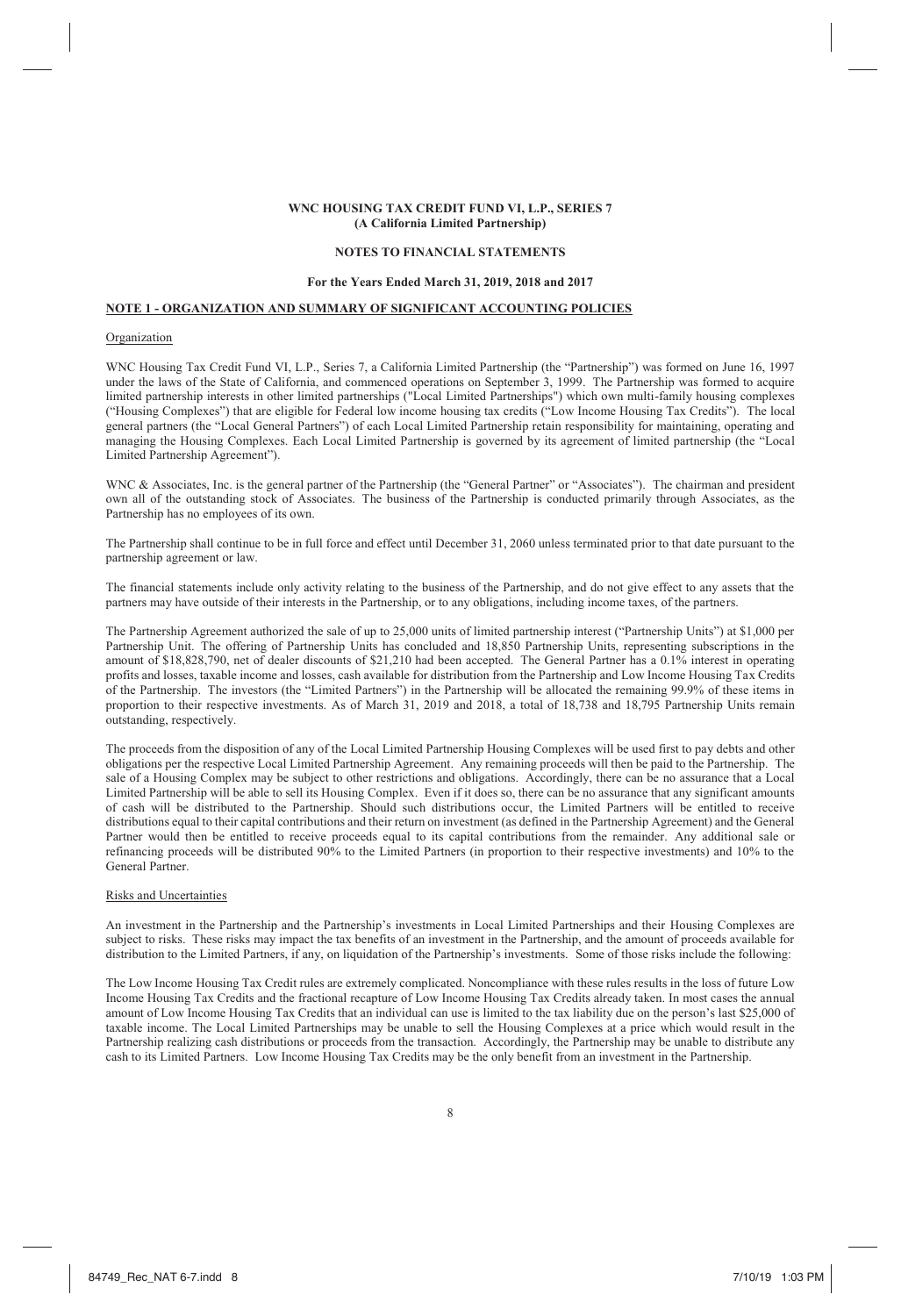#### **NOTES TO FINANCIAL STATEMENTS – CONTINUED**

### **For the Years Ended March 31, 2019, 2018 and 2017**

# **NOTE 1 - ORGANIZATION AND SUMMARY OF SIGNIFICANT ACCOUNTING POLICIES, continued**

The Partnership has invested in a limited number of Local Limited Partnerships. Such limited diversity means that the results of operation of each single Housing Complex will have a greater impact on the Partnership. With limited diversity, poor performance of one Housing Complex could impair the Partnership's ability to satisfy its investment objectives. Each Housing Complex is subject to mortgage indebtedness. If a Local Limited Partnership failed to pay its mortgage, it could lose its Housing Complex in foreclosure. If foreclosure were to occur during the first 15 years (the "Compliance Period"), the loss of any remaining future Low Income Housing Tax Credits, a fractional recapture of prior Low Income Housing Tax Credits, and a loss of the Partnership's investment in the Housing Complex would occur. The Partnership is a limited partner or non-managing member of each Local Limited Partnership. Accordingly, the Partnership will have very limited rights with respect to management of the Local Limited Partnerships. The Partnership will rely totally on the Local General Partners. Neither the Partnership's investments in Local Limited Partnerships, nor the Local Limited Partnerships' investments in Housing Complexes, are readily marketable. To the extent the Housing Complexes receive government financing or operating subsidies, they may be subject to one or more of the following risks: difficulties in obtaining tenants for the Housing Complexes; difficulties in obtaining rent increases; limitations on cash distributions; limitations on sales or refinancing of Housing Complexes; limitations on transfers of interests in Local Limited Partnerships; limitations on removal of Local General Partners; limitations on subsidy programs; and possible changes in applicable regulations. Uninsured casualties could result in loss of property and Low Income Housing Tax Credits and recapture of Low Income Housing Tax Credits previously taken. The value of real estate is subject to risks from fluctuating economic conditions, including employment rates, inflation, tax, environmental, land use and zoning policies, supply and demand of similar properties, and neighborhood conditions, among others.

The ability of Limited Partners to claim tax losses from the Partnership is limited. The IRS may audit the Partnership or a Local Limited Partnership and challenge the tax treatment of tax items. The amount of Low Income Housing Tax Credits and tax losses allocable to the Limited Partners could be reduced if the IRS were successful in such a challenge. The alternative minimum tax could reduce tax benefits from an investment in the Partnership. Changes in tax laws could also impact the tax benefits from an investment in the Partnership and/or the value of the Housing Complexes.

All of the Low Income Housing Tax Credits anticipated to be realized from the Local Limited Partnerships have been realized. The Partnership does not anticipate being allocated any Low Income Housing Tax Credits from the Local Limited Partnerships in the future. Until all Local Limited Partnerships have completed the 15 year Low Income Housing Tax Credit Compliance Period, risks exist for potential recapture of prior Low Income Housing Tax Credits received.

Substantially all of the existing liabilities of the Partnership are payable to the General Partner and/or its affiliates. Though the amounts payable to the General Partner and/or its affiliates are contractually currently payable, the Partnership anticipates that the General Partner and/or its affiliates will not require the payment of these contractual obligations until capital reserves are in excess of the aggregate of then existing contractual obligations and then anticipated future foreseeable obligations of the Partnership. The Partnership would be adversely affected should the General Partner and/or its affiliates demand current payment of the existing contractual obligations and or suspend services for this or any other reason.

 No trading market for the Partnership Units exists or is expected to develop. Limited Partners may be unable to sell their Partnership Units except at a discount and should consider their Partnership Units to be a long-term investment. Individual Limited Partners will have no recourse if they disagree with actions authorized by a vote of the majority of Limited Partners.

#### Exit Strategy

The Compliance Period for a Housing Complex is generally 15 years following construction or rehabilitation completion. Associates was one of the first in the industry to offer syndicated investments in Low Income Housing Tax Credits. The initial programs have completed their Compliance Periods.

Upon the sale of a Local Limited Partnership Interest or Housing Complex after the end of the Compliance Period, there would be no recapture of Low Income Housing Tax Credits. A sale prior to the end of the Compliance Period could result in recapture if certain conditions are not met.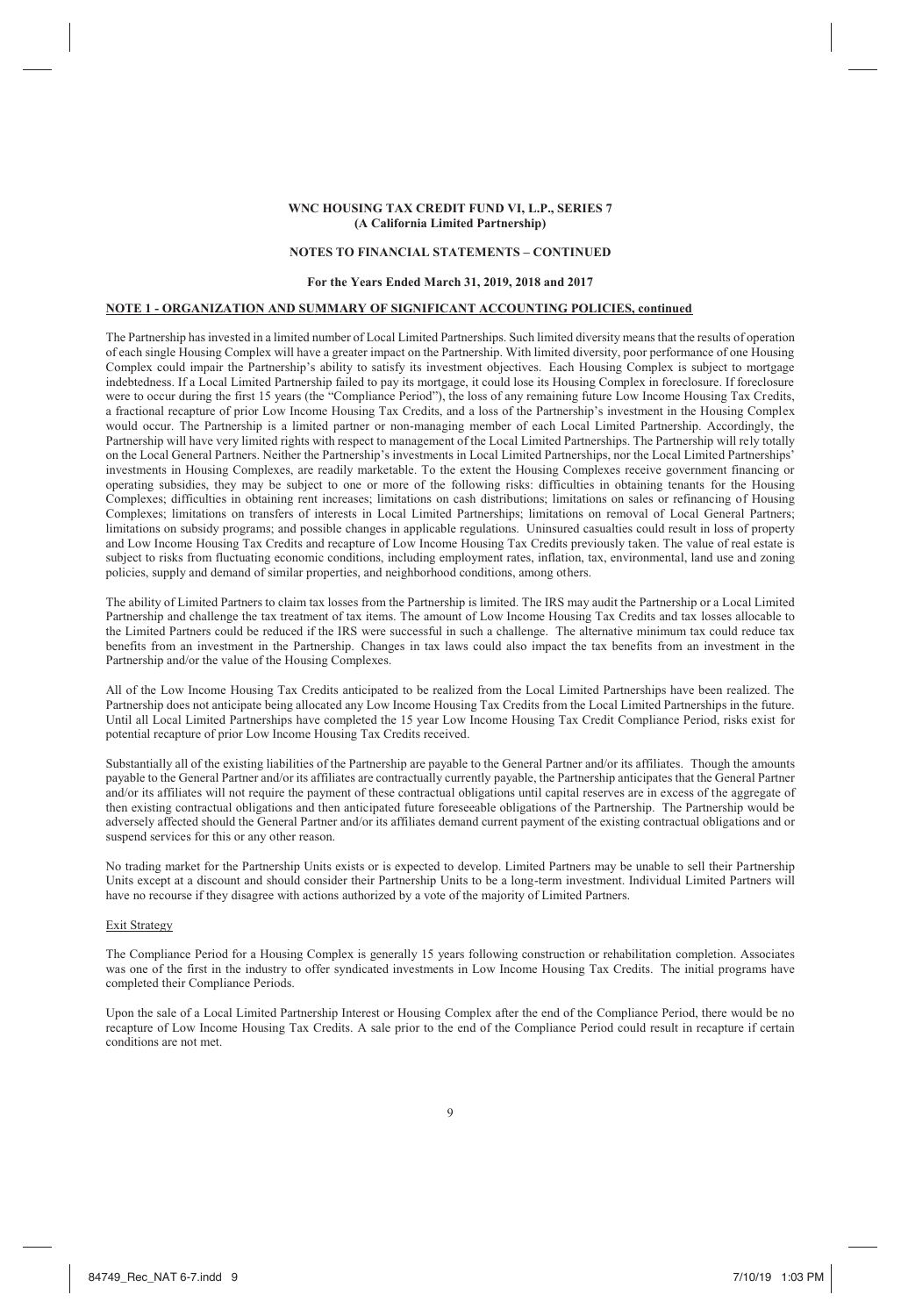#### **NOTES TO FINANCIAL STATEMENTS – CONTINUED**

### **For the Years Ended March 31, 2019, 2018 and 2017**

### **NOTE 1 - ORGANIZATION AND SUMMARY OF SIGNIFICANT ACCOUNTING POLICIES, continued**

With that in mind, the General Partner is continuing its review of the Housing Complexes, with special emphasis on the more mature Housing Complexes such as any that have satisfied the IRS compliance requirements. The review considers many factors, including extended use requirements (such as those due to mortgage restrictions or state compliance agreements), the condition of the Housing Complexes, and the tax consequences to the Limited Partners from the sale of the Housing Complexes.

Upon identifying those Housing Complexes with the highest potential for a successful sale, refinancing or syndication, the Partnership expects to proceed with efforts to liquidate them. The objective is to maximize the Limited Partners' return wherever possible and, ultimately, to wind down the Partnership. Local Limited Partnership interests may be disposed of any time by the General Partner in its discretion. While liquidation of the Housing Complexes continues to be evaluated, the dissolution of the Partnership was not imminent as of March 31, 2019.

Upon management of the Partnership identifying a Local Limited Partnership for disposition, costs incurred by the Partnership in preparation for the disposition are deferred. Upon the sale of the Local Limited Partnership Interest, the Partnership nets the costs that had been deferred against the proceeds from the sale in determining the gain or loss on the sale of the Local Limited Partnership. Deferred disposition costs are included in other assets on the balance sheets.

As of March 31, 2019, the Partnership sold its Local Limited Partnership interest in Stroud Housing Associates, L.P., Lake Village Apartments, L.P., Ozark Properties III, Tahlequah Properties IV, Red Oaks Estates, 2nd Fairhaven, LLC, School Square Limited Partnership, United Development LP 2000, Montrose Country Estates LDHA LP, Hickory Lane Partners, L.P. and ACN Southern Hills Partners II.

As of March 31, 2019, the Partnership has identified the following Local Limited Partnerships for possible disposition:

| Local Limited Partnership                     | Debt at<br>12/31/2018 |   | Appraisal value | Estimated<br>sales price |   | Estimated<br>sales expenses | Estimated<br>sale date |
|-----------------------------------------------|-----------------------|---|-----------------|--------------------------|---|-----------------------------|------------------------|
| Timberwolf Townhomes Limited<br>Partnership   | 1.343.170             | S | 425.000         | (*)                      |   |                             | $(*)$                  |
| Pierce Street Partners Limited<br>Partnership | 3.065.955             |   | \$4.845,000     | $(*)$                    | S | 9,000                       | $^{(*)}$               |

(\*) Estimated sales price and estimated sale date have not yet been determined.

The Compliance Period for these Local Limited Partnerships above has expired so there is no risk of recapture to the investors.

The proceeds from the disposition of any of the Housing Complexes will be used first to pay debts and other obligations per the respective Local Limited Partnership Agreement. Any remaining proceeds will then be paid to the partners of the Local Limited Partnership, including the Partnership, in accordance with the terms of the particular Local Limited Partnership Agreement. The sale of a Housing Complex may be subject to other restrictions and obligations. Accordingly, there can be no assurance that a Local Limited Partnership will be able to sell its Housing Complex. Even if it does so, there can be no assurance that any significant amounts of cash will be distributed to the Partnership, as the proceeds first would be used to pay Partnership obligations and funding of reserves.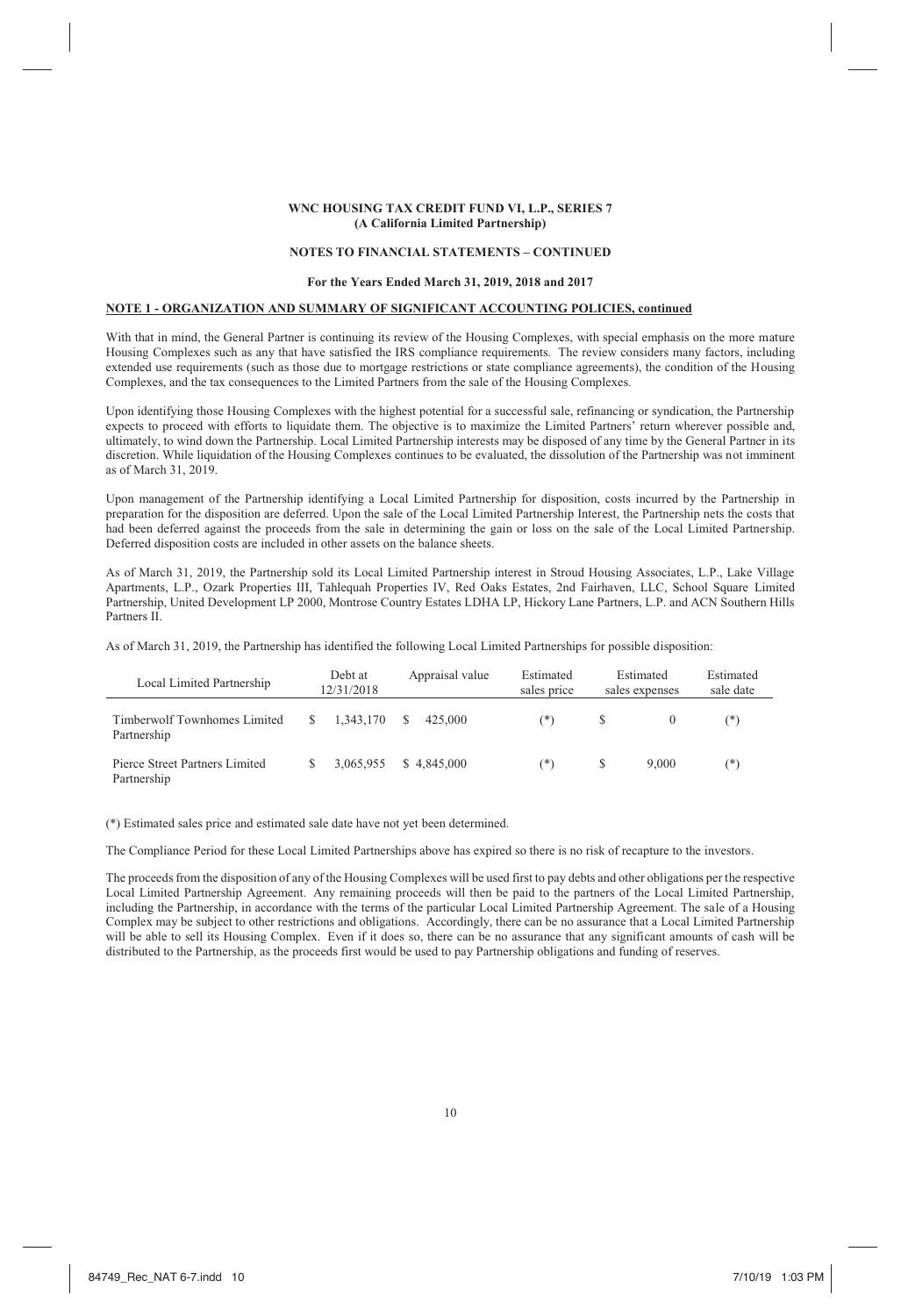#### **NOTES TO FINANCIAL STATEMENTS – CONTINUED**

### **For the Years Ended March 31, 2019, 2018 and 2017**

### **NOTE 1 - ORGANIZATION AND SUMMARY OF SIGNIFICANT ACCOUNTING POLICIES, continued**

#### Method of Accounting For Investments in Local Limited Partnerships

The Partnership accounts for its investments in Local Limited Partnerships using the equity method of accounting, whereby the Partnership adjusts its investment balance for its share of the Local Limited Partnerships' results of operations and for any contributions made and distributions received. The Partnership reviews the carrying amount of an individual investment in a Local Limited Partnership for possible impairment at least annually or whenever events or changes in circumstances indicate that the carrying amount of such investment may not be recoverable. Recoverability of such investment is measured by the estimated value derived by management, generally consisting of the sum of the remaining future Low Income Housing Tax Credits estimated to be allocated to the Partnership and any estimated residual value to the Partnership. If an investment is considered to be impaired, the Partnership reduces the carrying value of its investment in any such Local Limited Partnership. The accounting policies of the Local Limited Partnerships, generally, are expected to be consistent with those of the Partnership. Costs incurred by the Partnership in acquiring the investments were capitalized as part of the investment and were being amortized over 30 years.

"Equity in losses of Local Limited Partnerships" for each year ended March 31, 2019 and 2018 has been recorded by the Partnership based on the twelve months of reported results provided by the Local Limited Partnerships for each year ended December 31. Equity in losses of Local Limited Partnerships allocated to the Partnership is not recognized to the extent that the investment balance would be adjusted below zero. If the Local Limited Partnerships reported net income in future years, the Partnership will resume applying the equity method only after its share of such net income equals the share of net losses not recognized during the period(s) the equity method was suspended (see Note 2).

Distributions received from the Local Limited Partnerships are accounted for as a reduction of the investment balance. Distributions received after the investment has reached zero are recognized as distribution income. As of March 31, 2019 and 2018, all of the investment balances in Local Limited Partnerships had reached zero.

After the investment account is reduced to zero, receivables due from the Operating Partnerships are decreased by the Partnership's share of losses and, accordingly, a valuation allowance is recorded against receivables.

In accordance with the accounting guidance for the consolidation of variable interest entities, the Partnership determines when it should include the assets, liabilities, and activities of a variable interest entity (VIE) in its financial statements, and when it should disclose information about its relationship with a VIE. The analysis that must be performed to determine which entity should consolidate a VIE focuses on control and economic factors. A VIE is a legal structure used to conduct activities or hold assets, which must be consolidated by a company if it is the primary beneficiary because it has (1) the power to direct the activities of the VIE that most significantly impact the VIE's economic performance and (2) the obligation to absorb losses or receive benefits that could potentially be significant to the VIE. If multiple unrelated parties share such power, as defined, no party will be required to consolidate the VIE. Further, the guidance requires continual reconsideration of the primary beneficiary of a VIE.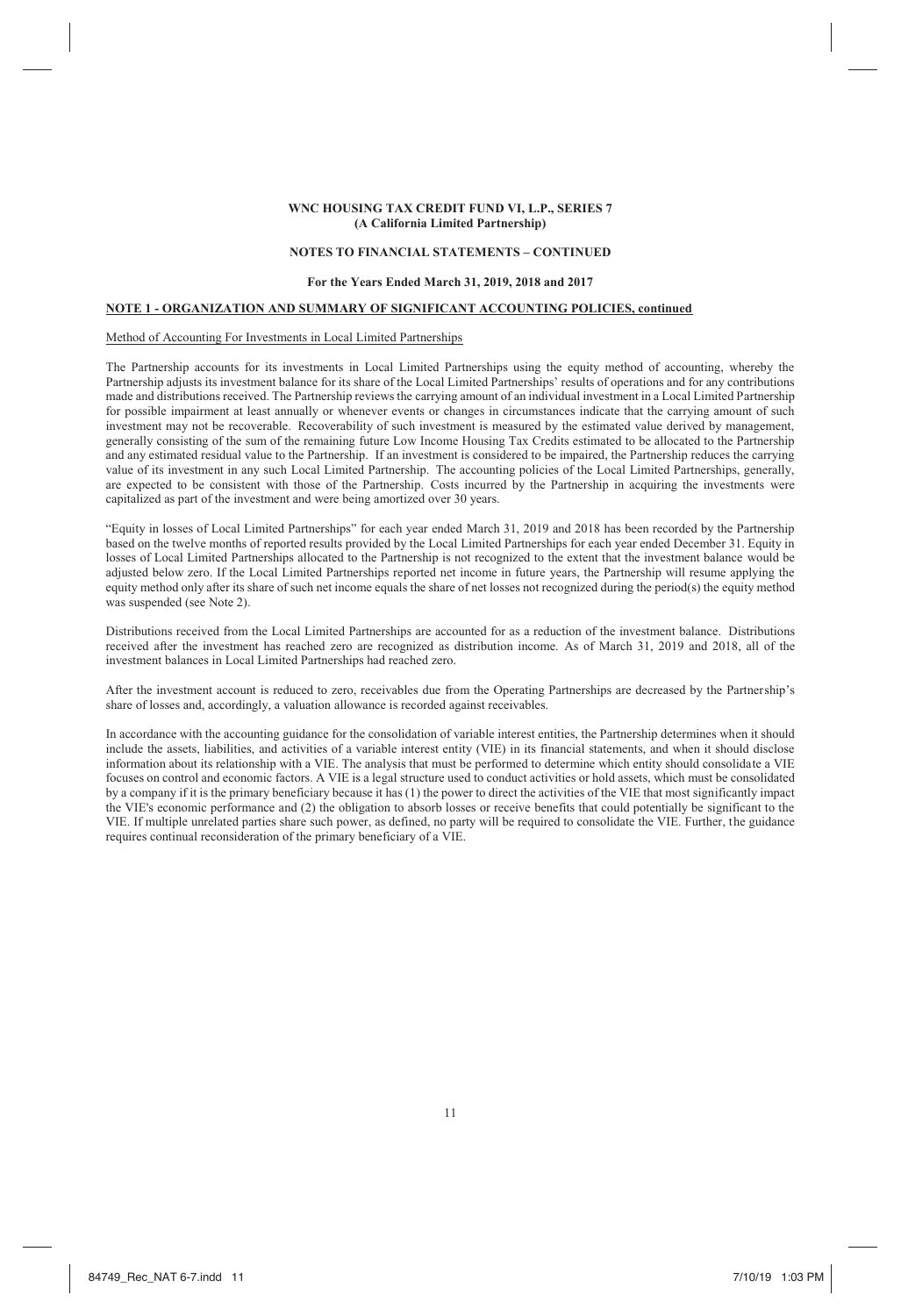#### **NOTES TO FINANCIAL STATEMENTS – CONTINUED**

### **For the Years Ended March 31, 2019, 2018 and 2017**

### **NOTE 1 - ORGANIZATION AND SUMMARY OF SIGNIFICANT ACCOUNTING POLICIES, continued**

Based on this guidance, the Local Limited Partnerships in which the Partnership invests meet the definition of a VIE because the owners of the equity at risk in these entities do not have the power to direct their operations. However, management does not consolidate the Partnership's interests in these VIEs, as it is not considered to be the primary beneficiary since it does not have the power to direct the activities that are considered most significant to the economic performance of these entities. The Partnership currently records the amount of its investment in these Local Limited Partnerships as an asset on its balance sheets, recognizes its share of partnership income or losses in the statements of operations, and discloses how it accounts for material types of these investments in its financial statements. The Partnership's balance in investment in Local Limited Partnerships, plus the risk of recapture of tax credits previously recognized on these investments, represents its maximum exposure to loss. The Partnership's exposure to loss on these Local Limited Partnerships is mitigated by the condition and financial performance of the underlying Housing Complexes as well as the strength of the Local General Partners and their guarantee against credit recapture to the investors in the Partnership.

### Use of Estimates

The preparation of financial statements in conformity with accounting principles generally accepted in the United States of America requires management to make estimates and assumptions that affect the reported amounts of assets and liabilities and disclosure of contingent assets and liabilities at the date of the financial statements, and the reported amounts of revenues and expenses during the reporting period. Actual results could materially differ from those estimates.

#### Cash and Cash Equivalents

The Partnership considers all highly liquid investments with original maturities of three months or less when purchased to be cash equivalents. As of March 31, 2019 and 2018, the Partnership had \$501,793 and \$785,098 of cash equivalents, respectively.

#### Reporting Comprehensive Income

The Partnership had no items of other comprehensive income for all periods presented.

#### Net Income (Loss) Per Partnership Unit

Net income (loss) per Partnership Unit includes no dilution and is computed by dividing income (loss) available to Limited Partners by the weighted average number of Partnership Units outstanding during the period. Calculation of diluted net income (loss) per Partnership Unit is not required.

#### Income Taxes

The Partnership has elected to be treated as a pass-through entity for income tax purposes and, as such, is not subject to income taxes. Rather, all items of taxable income, deductions and tax credits are passed through to and are reported by its owners on their respective income tax returns. The Partnership's federal tax status as a pass-through entity is based on its legal status as a partnership. Accordingly, the Partnership is not required to take any tax positions in order to qualify as a pass-through entity. The Partnership is required to file and does file tax returns with the Internal Revenue Service and other taxing authorities. Accordingly, there financial statements do not reflect a provision for income taxes and the Partnership has no other tax positions which must be considered for disclosure. Income tax returns filed by the Partnership are subject to examination by the Internal Revenue Service for a period of three years. While no income tax returns are currently being examined by the Internal Revenue Service, tax years since 2015 remain open.

### Revenue Recognition

The Partnership is entitled to receive reporting fees from the Local Limited Partnerships. The intent of the reporting fees is to offset (in part) administrative costs incurred by the Partnership in corresponding with the Local Limited Partnerships. Due to the uncertainty of the collection of these fees, the Partnership recognizes reporting fees as collections are made.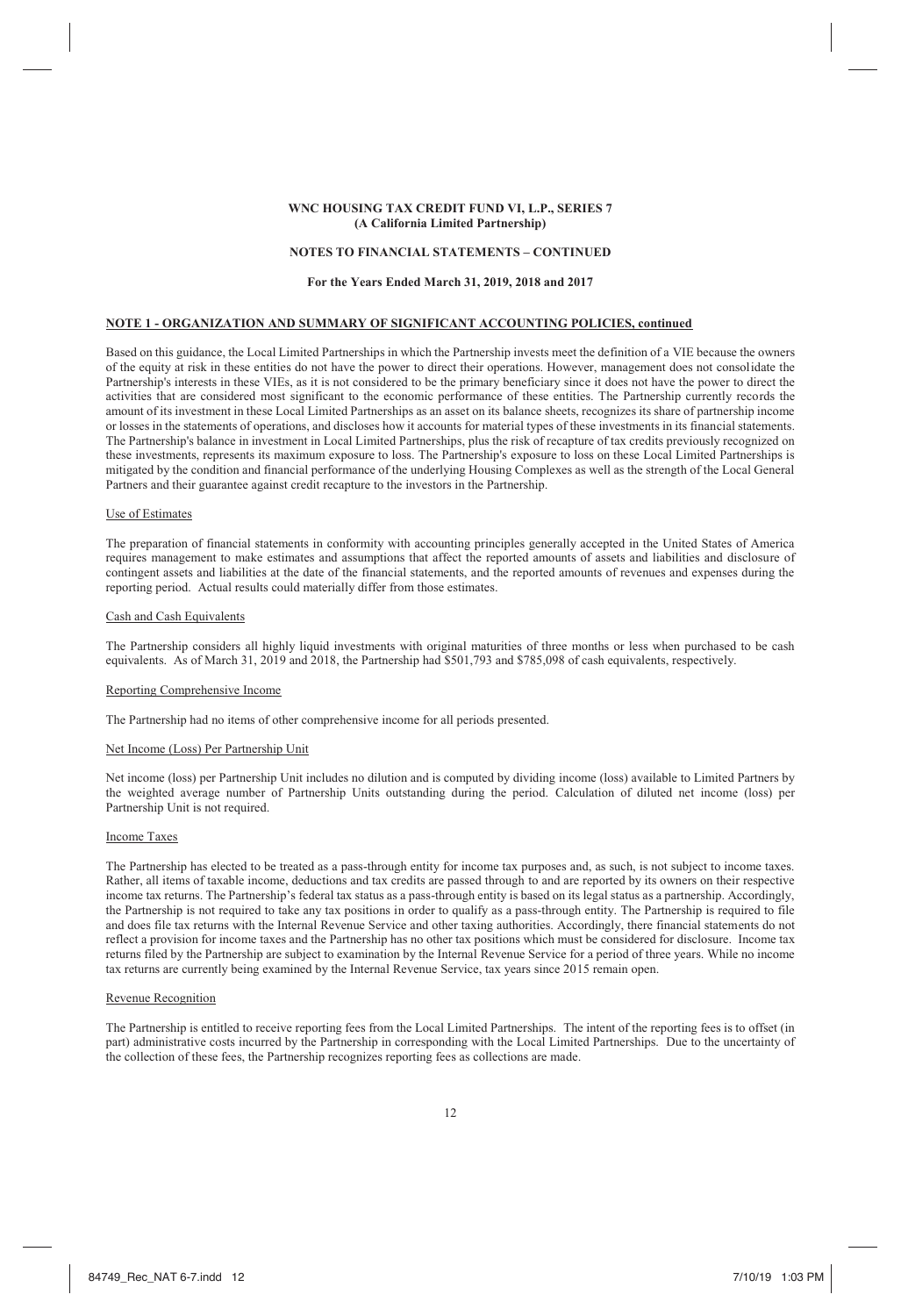#### **NOTES TO FINANCIAL STATEMENTS – CONTINUED**

### **For the Years Ended March 31, 2019, 2018 and 2017**

### **NOTE 1 - ORGANIZATION AND SUMMARY OF SIGNIFICANT ACCOUNTING POLICIES, continued**

#### Impact of Recent Accounting Pronouncements

In February 2015, the FASB issued ASU No. 2015-02, "Consolidation (Topic 810): Amendments to the Consolidation Analysis". In addition, in October 2016, the FASB issued ASU No. 2016-17, "Consolidation (Topic 810): Interests Held Through Related Parties That Are Under Common Control", to provide further clarification guidance to ASU No. 2015-02. This will improve certain areas of consolidation guidance for reporting organizations that are required to evaluate whether to consolidate certain legal entities such as limited partnerships, limited liability corporations and securitization structures. ASU 2015-02 and ASU 2016-17 simplify and improve GAAP by: eliminating the presumption that a general partner should consolidate a limited partnership, eliminating the indefinite deferral of FASB Statement No. 167, thereby reducing the number of Variable Interest Entity (VIE) consolidation models from four to two (including the limited partnership consolidation model) and clarifying when fees paid to a decision maker should be a factor to include in the consolidation of VIEs. ASU 2015-02 is effective for periods beginning after December 15, 2015. ASU 2016-17 is effective for periods beginning after December 15, 2016. The adoption of these updates did not materially affect the Partnership's financial statements.

## **NOTE 2 - INVESTMENTS IN LOCAL LIMITED PARTNERSHIPS**

As of March 31, 2019 and 2018, the Partnership owned Local Limited Partnership interests in 2 Local Limited Partnerships, each of which owns or owned one Housing Complex consisting of an aggregate 106 apartment units, respectively. The respective Local General Partners of the Local Limited Partnerships manage the day to day operations of the entities. Significant Local Limited Partnership business decisions require approval from the Partnership. The Partnership, as a limited partner, is generally entitled to 99.98%, as specified in the Local Limited Partnership Agreements, of the operating profits and losses, taxable income and losses, and Low Income Housing Tax Credits of the Local Limited Partnerships.

The Partnership's investments in Local Limited Partnerships as shown in the balance sheets at March 31, 2019 and 2018 are approximately \$989,000 and \$771,000, respectively, less than the Partnership's equity at the preceding December 31 as shown in the Local Limited Partnerships' combined condensed financial statements presented below. This difference is primarily due to unrecorded losses as discussed below, and acquisition, selection and other costs related to the acquisition of the investments which have been capitalized in the Partnership's investment account along with impairment losses recorded in the Partnership's investment account.

At March 31, 2019 and 2018, the investment accounts for all of the Local Limited Partnerships have reached a zero balance. Consequently, a portion of the Partnership's estimate of its share of income (losses) for the years ended March 31, 2019, 2018 and 2017, amounting to \$230,000, (\$88,000), and \$13,000, respectively, have not been recognized. As of March 31, 2019, the aggregate share of net loss from the remaining Local Limited Partnerships not recognized by the Partnership amounted to approximately \$175,000.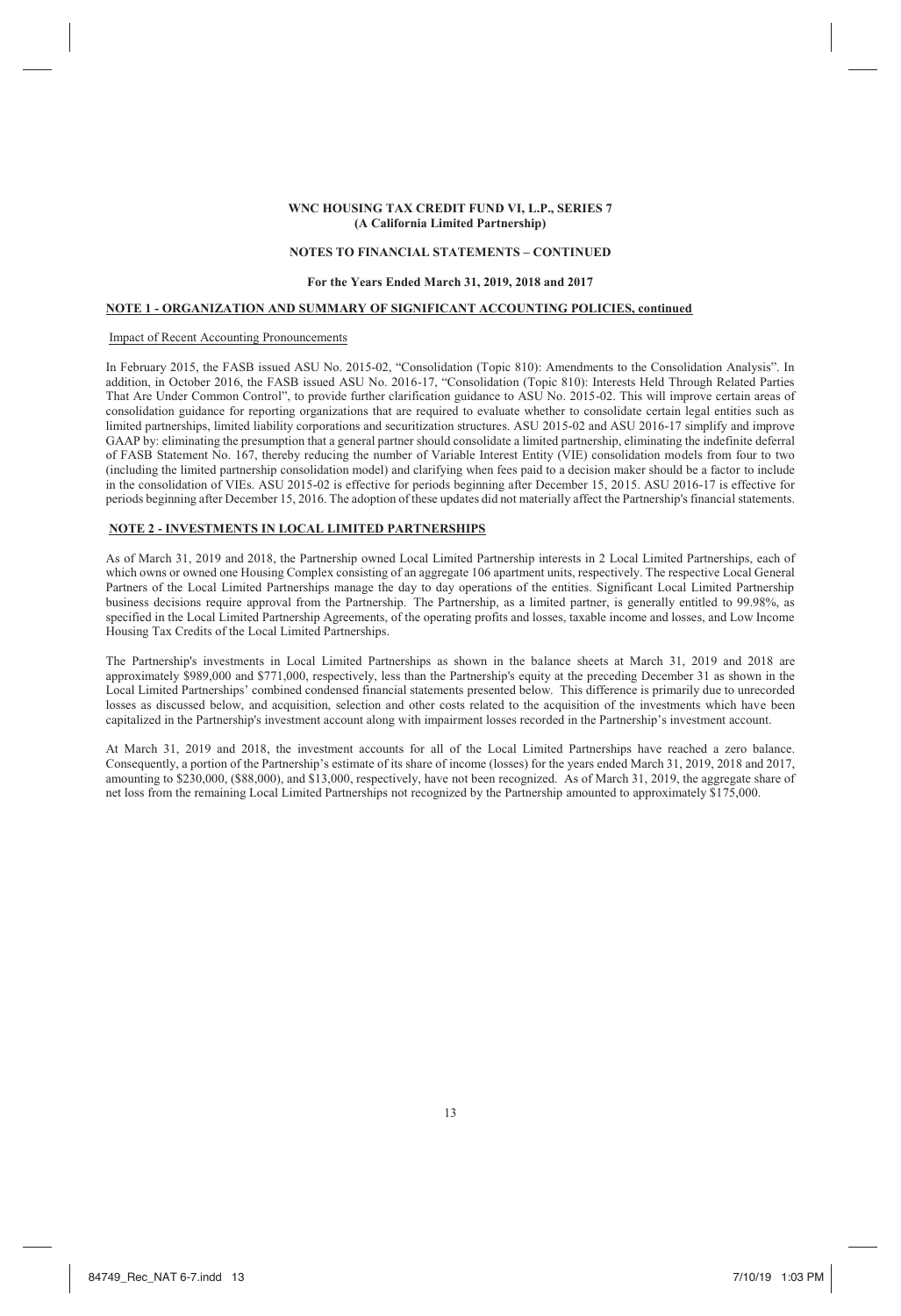# **NOTES TO FINANCIAL STATEMENTS – CONTINUED**

### **For the Years Ended March 31, 2019, 2018 and 2017**

# **NOTE 2 - INVESTMENTS IN LOCAL LIMITED PARTNERSHIPS, continued**

The financial information from the individual financial statements of the Local Limited Partnerships includes rental and interest subsidies. Rental subsidies are included in total revenues and interest subsidies are generally netted against interest expense. Approximate combined condensed financial information from the individual financial statements of the Local Limited Partnerships as of December 31 and for the years then ended is as follows:

# **COMBINED CONDENSED BALANCE SHEETS**

|                                                                                                                                               |               | 2018      |   | 2017      |
|-----------------------------------------------------------------------------------------------------------------------------------------------|---------------|-----------|---|-----------|
| <b>ASSETS</b>                                                                                                                                 |               |           |   |           |
| Buildings and improvements (net of accumulated depreciation as of December 31, 2018<br>and 2017 of \$4,182,000 and \$3,945,000, respectively) | S             | 4,946,000 | S | 5,184,000 |
| Land                                                                                                                                          |               | 72,000    |   | 72,000    |
| Other assets                                                                                                                                  |               | 980,000   |   | 648,000   |
|                                                                                                                                               |               |           |   |           |
| Total assets                                                                                                                                  | S             | 5,998,000 | S | 5,904,000 |
| <b>LIABILITIES</b>                                                                                                                            |               |           |   |           |
| Mortgage loans payable                                                                                                                        | \$            | 4,409,000 | S | 4,468,000 |
| Due to related parties                                                                                                                        |               | 13,000    |   | 21,000    |
| Other liabilities                                                                                                                             |               | 68,000    |   | 91,000    |
| <b>Total liabilities</b>                                                                                                                      |               | 4,490,000 |   | 4,580,000 |
| <b>PARTNERS' EQUITY</b>                                                                                                                       |               |           |   |           |
| WNC Housing Tax Credit Fund VI, L.P., Series 7                                                                                                |               | 989,000   |   | 771,000   |
| Other partners                                                                                                                                |               | 519,000   |   | 553,000   |
| Total partners' equity                                                                                                                        |               | 1,508,000 |   | 1,324,000 |
| Total liabilities and partners' equity                                                                                                        | $\mathcal{S}$ | 5,998,000 | S | 5,904,000 |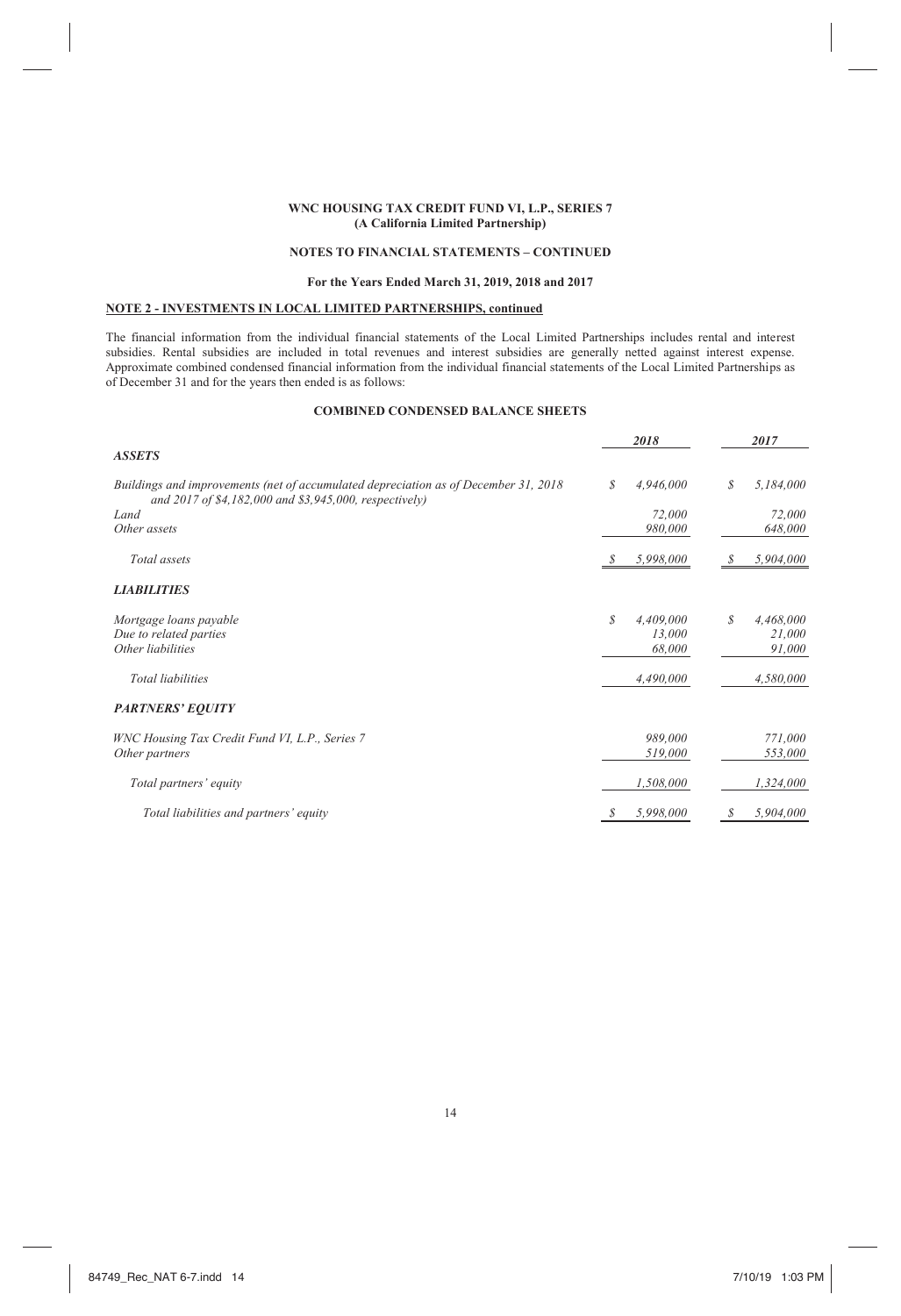#### **NOTES TO FINANCIAL STATEMENTS – CONTINUED**

### **For the Years Ended March 31, 2019, 2018 and 2017**

# **NOTE 2 - INVESTMENTS IN LOCAL LIMITED PARTNERSHIPS, continued**

### **COMBINED CONDENSED STATEMENTS OF OPERATIONS**

|                                                |   | 2018                     | 2017      |   | 2016      |
|------------------------------------------------|---|--------------------------|-----------|---|-----------|
| Revenues                                       | S | $1,351,000$ \$           | 1.018.000 | S | 1,820,000 |
| Expenses:                                      |   |                          |           |   |           |
| Operating expenses                             |   | 733,000                  | 715,000   |   | 1,051,000 |
| Interest expense                               |   | 150,000                  | 152,000   |   | 339,000   |
| Depreciation and amortization                  |   | 238,000                  | 239,000   |   | 417,000   |
| Total expenses                                 |   | 1,121,000                | 1,106,000 |   | 1,807,000 |
| Net income (loss)                              |   | 230,000 \$               | (88,000)  | S | 13,000    |
| Net income (loss) allocable to the Partnership |   | 230,000 \$               | (88,000)  |   | 13,000    |
| Net income (loss) recorded by the Partnership  |   | $\overline{\phantom{a}}$ |           |   |           |

Certain Local Limited Partnerships have incurred significant operating losses and/or have working capital deficiencies. In the event these Local Limited Partnerships continue to incur significant operating losses, additional capital contributions by the Partnership and/or the Local General Partners may be required to sustain operations of such Local Limited Partnerships. If additional capital contributions are not made when they are required, the Partnership's investment in certain of such Local Limited Partnerships could be impaired, and the loss and recapture of the related Low Income Housing Tax Credits could occur.

#### **NOTE 3 - RELATED PARTY TRANSACTIONS**

Under the terms of the Partnership Agreement, the Partnership has paid or is obligated to the General Partner or its affiliates for the following items:

- (a) An annual asset management fee equal to 0.2% of the Invested Assets of the Partnership, as defined. "Invested Assets" means the sum of the Partnership's investment in Local Limited Partnership interests and the Partnership's allocable share of mortgage loans on and other debts related to the Housing Complexes owned by such Local Limited Partnerships. Asset management fees of \$13,612, \$15,000, and \$24,323 were incurred during the years ended March 31, 2019, 2018 and 2017, respectively, of which \$40,000, \$108,608, and \$100,000 were paid during the years ended March 31, 2019, 2018 and 2017, respectively. During the year ended March 31, 2019, the Partnership overpaid its asset management fees. The overpayment is reflected as prepaid asset management fees on the accompanying balance sheet.
- (b) The Partnership reimbursed the General Partner or its affiliates for operating expenses incurred by the Partnership and paid for by the General Partner or its affiliates on behalf of the Partnership. Operating expense reimbursements paid were \$262,485, \$104,316, and \$42,318 during the years ended March 31, 2019, 2018 and 2017, respectively.
- (c) A subordinated disposition fee in an amount equal to 1% of the sales price of real estate sold. Payment of this fee is subordinated to the limited partners receiving a return on investment (as defined in the Partnership Agreement) and is payable only if the General Partner or its affiliates render services in the sales effort. No such fee was incurred for all the periods presented.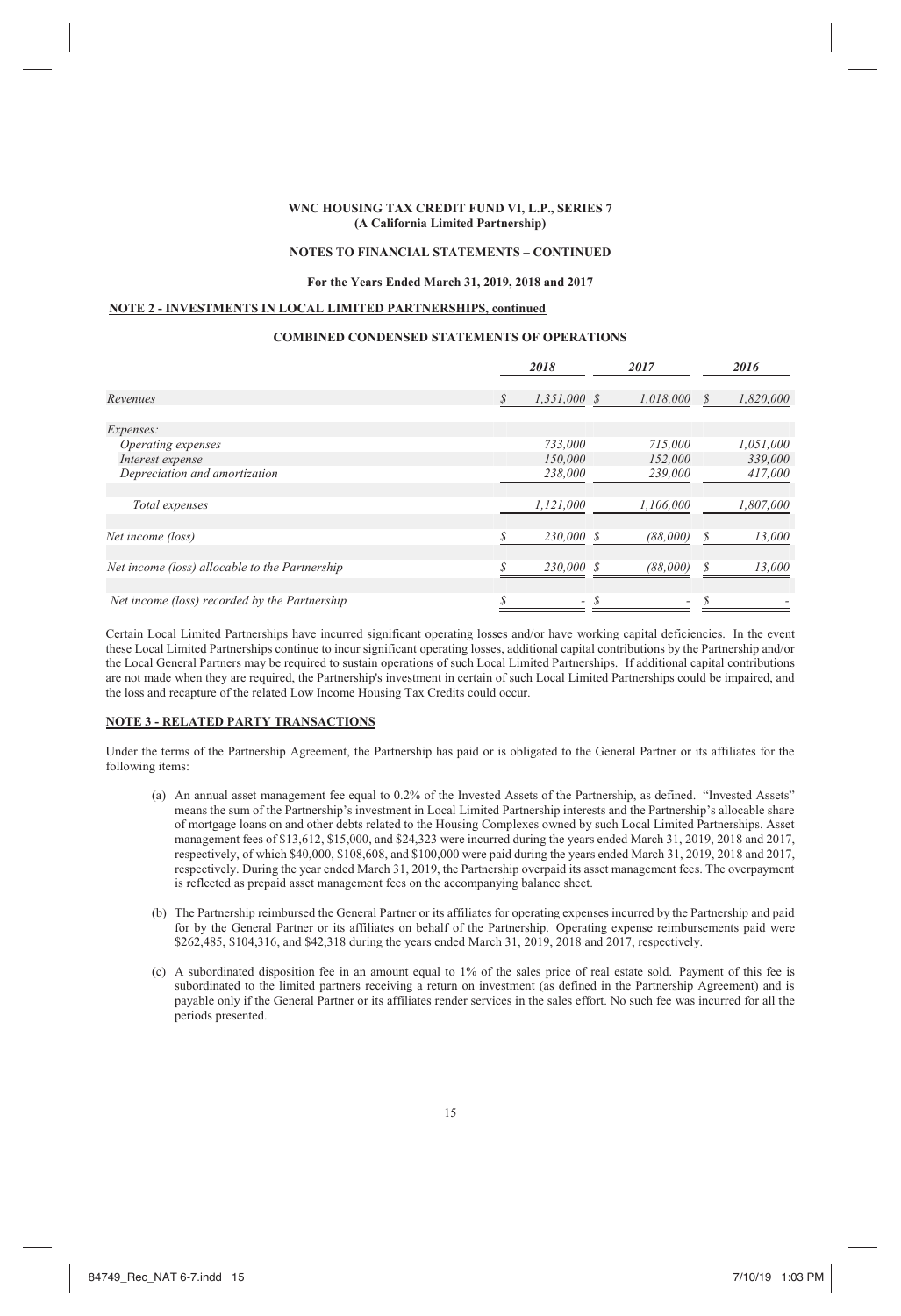# **NOTES TO FINANCIAL STATEMENTS – CONTINUED**

### **For the Years Ended March 31, 2019, 2018 and 2017**

# **NOTE 3 - RELATED PARTY TRANSACTIONS, continued**

The accrued fees and expenses due to the General Partner and affiliates consist of the following at:

|                                                                                   | March 31. |        |
|-----------------------------------------------------------------------------------|-----------|--------|
|                                                                                   | 2019      | 2018   |
| Expenses paid by the General Partner or an affiliate on behalf of the Partnership | 45.199    | 53,637 |
| Asset management fee payable                                                      | ۰         | 6.466  |
| Total                                                                             | 45.199    | 60.103 |

At March 31, 2019 and 2018, \$19,922 and \$0, respectively, of asset management fees were prepaid and will be applied towards additional asset management fees incurred in subsequent periods.

The General Partner and/or its affiliates do not anticipate that these accrued fees will be paid until such time as capital reserves are in excess of the future foreseeable working capital requirements of the Partnership.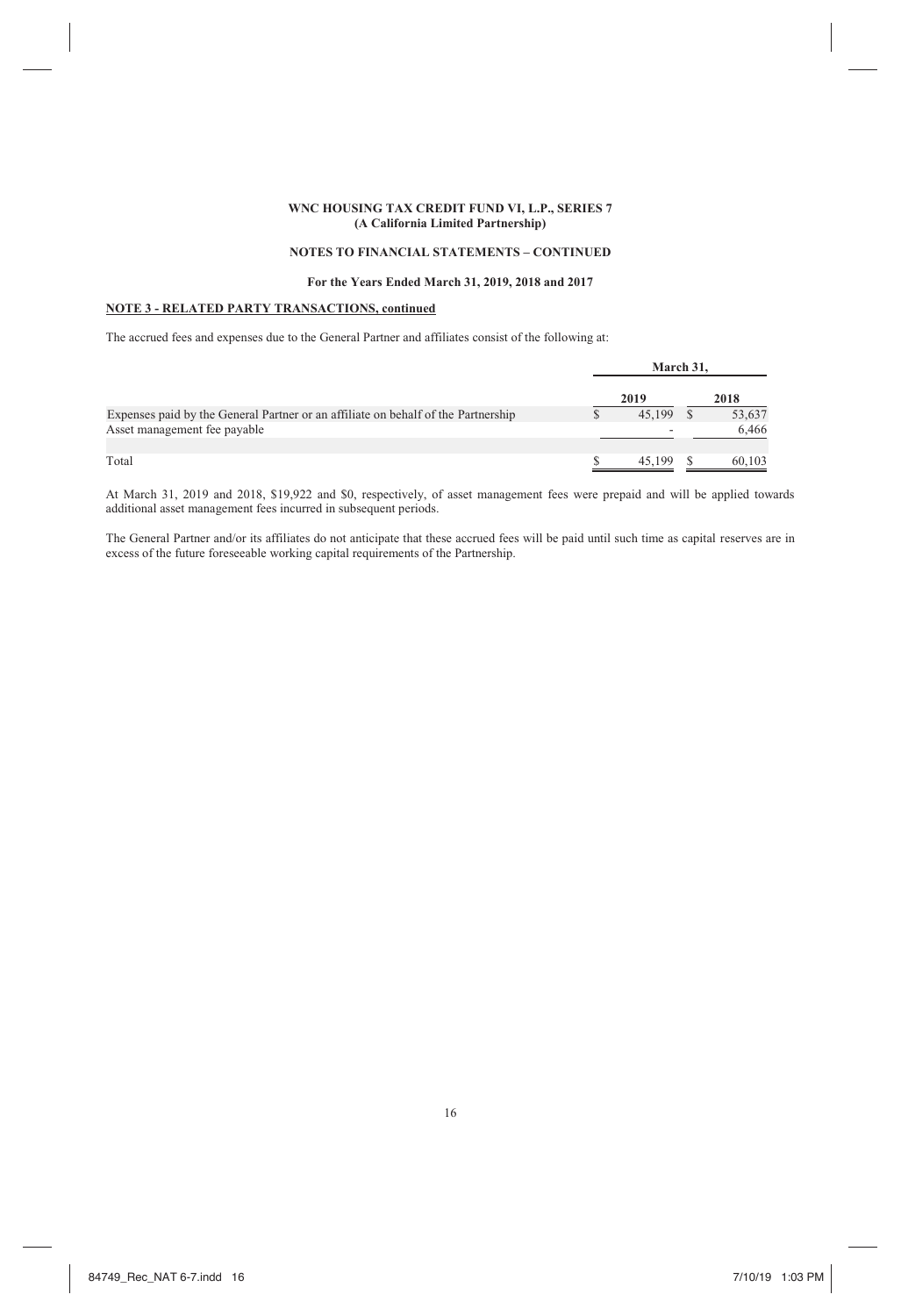# **NOTES TO FINANCIAL STATEMENTS – CONTINUED**

### **For the Years Ended March 31, 2019, 2018 and 2017**

# **NOTE 4 - QUARTERLY RESULTS OF OPERATIONS (UNAUDITED)**

The following is a summary of the quarterly operations for the years ended March 31 (rounded):

|                                        | June 30      |   | September 30 | December 31 |       | March 31                 |
|----------------------------------------|--------------|---|--------------|-------------|-------|--------------------------|
| 2019                                   |              |   |              |             |       |                          |
| Income                                 | \$<br>19,000 | S | 1,000 S      |             | $- S$ | $\overline{\phantom{a}}$ |
| Operating expenses                     | 54,000       |   | 155,000      | 38,000      |       | 14,000                   |
| Loss from operations                   | (35,000)     |   | (154,000)    | (38,000)    |       | (14,000)                 |
| Net loss                               | (35,000)     |   | (154,000)    | (38,000)    |       | (14,000)                 |
| Net loss available to Limited Partners | (34,000)     |   | (154,000)    | (38,000)    |       | (14,000)                 |
| Net loss per Partnership Unit          | (2)          |   | (8)          | (2)         |       | (1)                      |

|                                                 |              | June 30                  |       | September 30 | December 31 |       | March 31 |
|-------------------------------------------------|--------------|--------------------------|-------|--------------|-------------|-------|----------|
| 2018                                            |              |                          |       |              |             |       |          |
| Income                                          | $\mathbb{S}$ |                          | $- S$ | 192,000      | -S          | $- S$ |          |
|                                                 |              |                          |       |              |             |       |          |
| Operating expenses                              |              | 11,000                   |       | 30,000       | 52,000      |       | 22,000   |
|                                                 |              |                          |       |              |             |       |          |
| Income (loss) from operations                   |              | (11,000)                 |       | 162,000      | (52,000)    |       | (22,000) |
|                                                 |              |                          |       |              |             |       |          |
| Gain on sale of Local Limited Partnerships      |              | $\overline{\phantom{a}}$ |       | 499,000      | 18,000      |       |          |
|                                                 |              |                          |       |              |             |       |          |
| Net income (loss)                               |              | (11,000)                 |       | 661,000      | (34,000)    |       | (22,000) |
|                                                 |              |                          |       |              |             |       |          |
| Net income (loss) available to Limited Partners |              | (11,000)                 |       | 660,000      | (34,000)    |       | (22,000) |
|                                                 |              |                          |       |              |             |       |          |
| Net income (loss) per Partnership Unit          |              | (1)                      |       | 35           | (2)         |       | (1)      |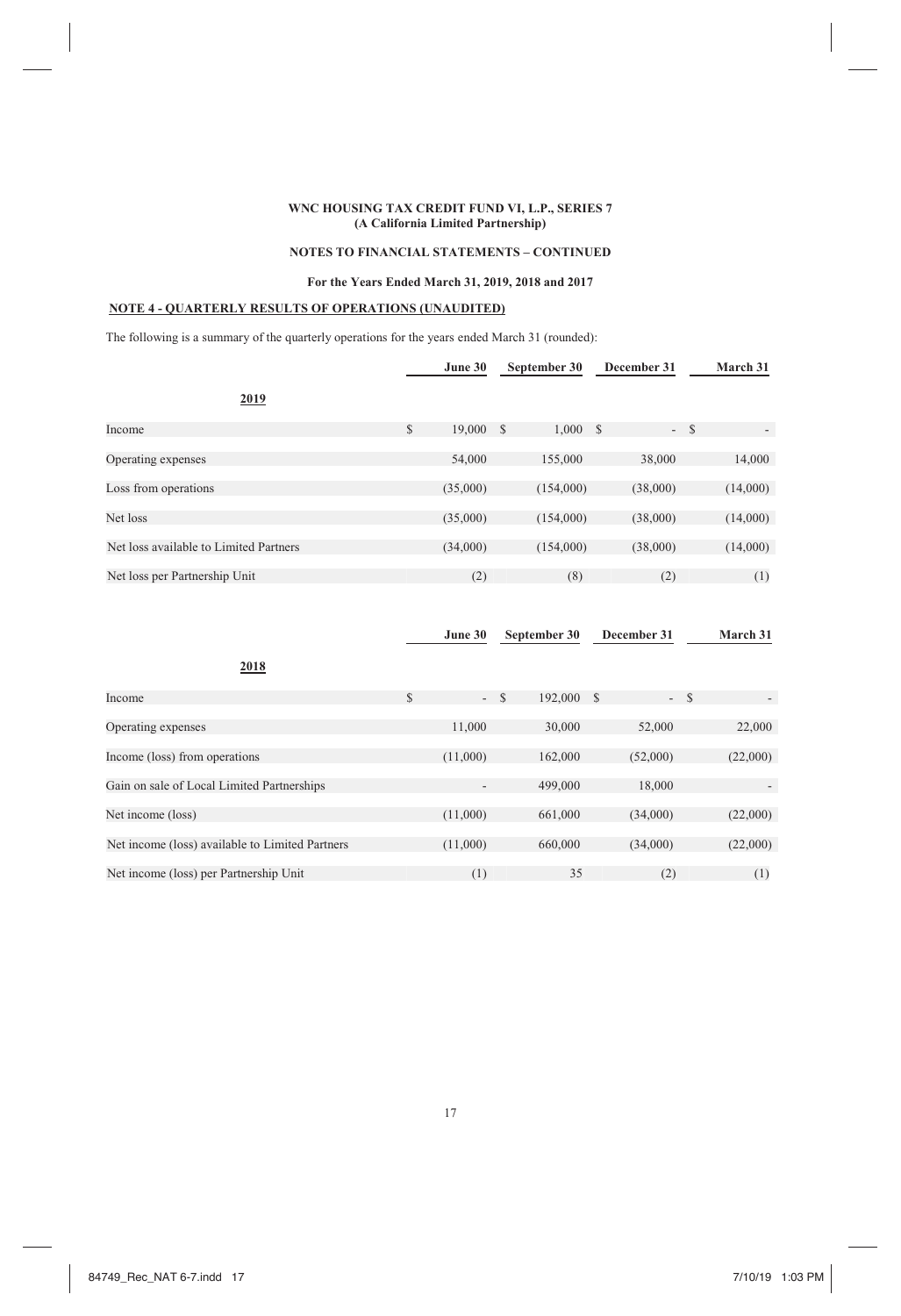#### **NOTES TO FINANCIAL STATEMENTS – CONTINUED**

### **For the Years Ended March 31, 2019, 2018 and 2017**

# **NOTE 4 - QUARTERLY RESULTS OF OPERATIONS (UNAUDITED), continued**

|                                                 | June 30                  | September 30   | December 31 | March 31                          |
|-------------------------------------------------|--------------------------|----------------|-------------|-----------------------------------|
| 2017                                            |                          |                |             |                                   |
| Income                                          | \$<br>9,000              | 103,000<br>S   | - \$        | $- S$<br>$\overline{\phantom{a}}$ |
| Operating expenses                              | (35,000)                 | (37,000)       | (13,000)    | (16,000)                          |
| Income (loss) from operations                   | (26,000)                 | 66,000         | (13,000)    | (16,000)                          |
| Gain on sale of Local Limited Partnerships      | $\overline{\phantom{a}}$ |                | 35,000      | 64,000                            |
| Net income (loss)                               | (26,000)                 | 66,000         | 22,000      | 48,000                            |
| Net income (loss) available to Limited Partners | (26,000)                 | 66,000         | 22,000      | 48,000                            |
| Net income (loss) per Partnership Unit          | (1)                      | $\overline{4}$ |             | 2                                 |

### **NOTE 5 - DUE FROM AFFILIATES, NET**

At March 31, 2019 and 2018, loans receivable of \$0 was due from one Local Limited Partnership, ACN Southern Hills II, L.P. ("Southern Hills"), in which the Partnership owned a 99.98% interest. The loan receivable was in the form of a 20-year promissory note, was subordinate to the first mortgage on the property, was due in full on August 30, 2022 and earned interest at a rate of 8% per annum. As of March 31, 2019, the full receivable had been reduced by a valuation allowance. Payments of \$0, \$0, and \$5,912 were received during the years ended March 31, 2019, 2018 and 2017, respectively, and were included in other income on the statements of operations. During the year ended March 31, 2018, the loan was deemed to have been repaid in full with a payment of \$65,244, which was included in the proceeds received from the sale of the underlying Housing Complex of Southern Hills and included in gain on sale of Local Limited Partnerships on the condensed statement of operations.

### **NOTE 6 – LEGAL PROCEEDINGS**

In April 2017, the general partners (the "Pierce Street General Partners") of Pierce Street Partners Limited Partnership ("Pierce Street") filed a complaint for breach of contract against WNC Housing Tax Credit Fund VI, L.P. Series 7 (the "Partnership") in the United States District Court, Northern District of Iowa. Before the Partnership could answer the complaint, the Pierce Street General Partners filed a notice of dismissal without prejudice, signed by the Court in June of 2017. The Pierce Street General Partners then refiled their complaint in State Court in July of 2017. Since that date, the parties propounded multiple rounds of discovery and served various motions. On May 24, 2019, the parties entered into a Settlement and Mutual Release Agreement (the "Agreement"), pursuant to which, the Partnership will convey its interest in Pierce Street to the Pierce Street General Partners (or an affiliate thereof) for a purchase price of \$451,835.51. In order for the Agreement to be consummated, approval from U.S. Department of Housing and Urban Development is required for the transfer of the interest. The settlement will likely come to fruition during the third quarter of 2019.